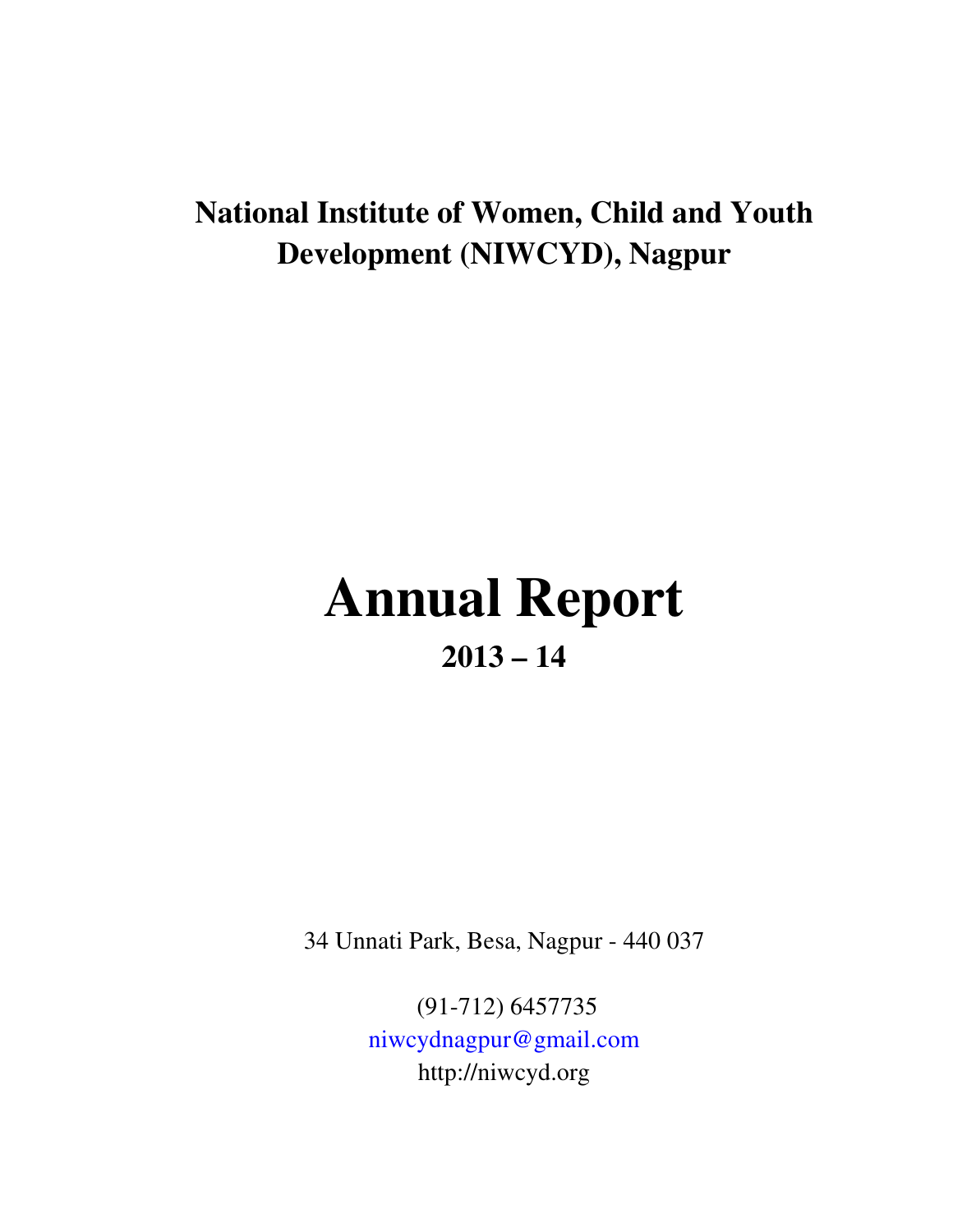# **PREFACE**

National Institute of Women Child and Youth Development has completed twenty six years from its registration in 1985. The organisation is strengthening their programme in areas of –

- (i) tribal empowerment for their rights
- (ii) agriculture promotion for food security
- (iii) child rights, specially platform children, child labour and girl child
- (iv) promotion of village volunteers (Gramdoots) for rural development
- (v) women empowerment through self help promotion and skill training
- (vi) networking with like minded organisations and their capacity building
- (vii) strengthening of self governance
- (viii) establish linkages with government agencies for convergence of different schemes on welfare and livelihood

Activities carried out on above areas during the year 2013 – 14 are presented in this report.

R.K. Malviya Chief Functionary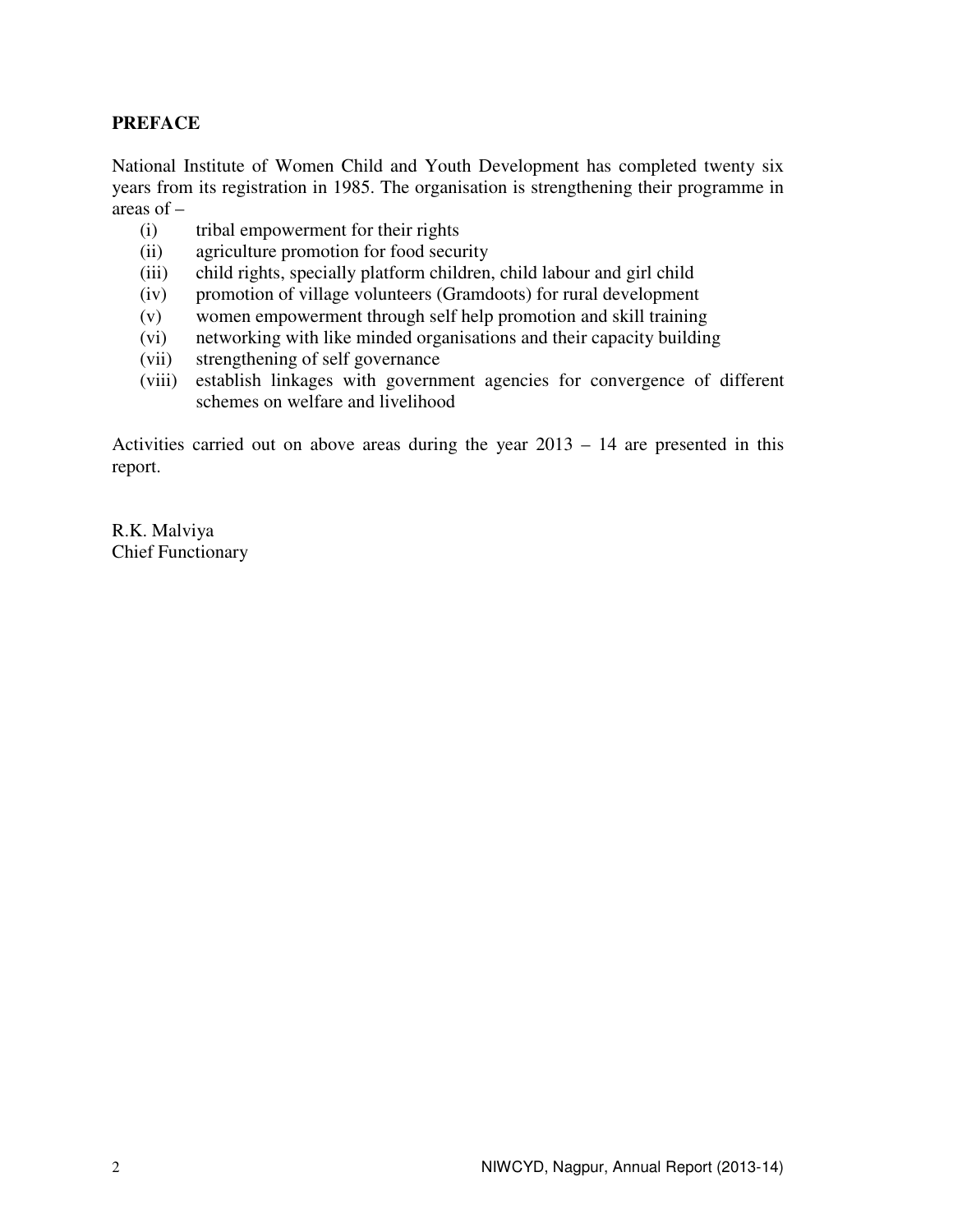| A1) LIVELIHOOD PROMOTION OF PRIMITIVE TRIBAL GROUPS AND MARGINALIZED COMMUNITIES IN       |  |
|-------------------------------------------------------------------------------------------|--|
|                                                                                           |  |
| A2) AUGMENTING INCOME AND ENSURING PARTICIPATORY DEVELOPMENT THROUGH MNREGA IN THE        |  |
|                                                                                           |  |
|                                                                                           |  |
| A4) NATIONAL RURAL EMPLOYMENT GUARANTEE CAMPAIGN WITH BAIGA AND GOND COMMUNITY IN         |  |
|                                                                                           |  |
|                                                                                           |  |
| A6) BARGI DISPLACED PEOPLE'S DEVELOPMENT PROGRAM, MP, PHASE VI 14                         |  |
|                                                                                           |  |
| A8) FORMATION OF FARMERS CLUSTER AND FARMERS PRODUCER ORGANIZATIONS FOR PROMOTION OF      |  |
|                                                                                           |  |
|                                                                                           |  |
| A9) VEGETABLE INITIATIVE PROGRAMME IN VIDARBHA, MAHARASHTRA (SFAC) 17                     |  |
| A10) FARMER PRODUCER ORGANISATION DEVELOPMENT SPECIAL PROJECT IN MP  17                   |  |
| A11) AGRICULTURE INCOME ENHANCEMENT PROGRAM FOR MAHAKUSAL REGION MADHYA PRADESH 18        |  |
|                                                                                           |  |
|                                                                                           |  |
|                                                                                           |  |
|                                                                                           |  |
| B3) RAJIV GANDHI NATIONAL CRECHE PROGRAMME - MP, CG AND MAHARASHTRA  24                   |  |
|                                                                                           |  |
|                                                                                           |  |
|                                                                                           |  |
|                                                                                           |  |
|                                                                                           |  |
|                                                                                           |  |
|                                                                                           |  |
|                                                                                           |  |
|                                                                                           |  |
|                                                                                           |  |
| C4) IMPLEMENT PLA APPROACH WITH SHGS FOR IMPROVED DEMAND FOR HNWASH IN SAGAR DISTRICT     |  |
|                                                                                           |  |
| C5) PROMOTION OF ZINC & ORS FOR REDUCTION OF DIARRHEA AND AVERTING ITS OCCURRENCE IN FOUR |  |
|                                                                                           |  |
| C6) TOWARD HEALTH AND DIGNITY IMPROVING WATER, SANITATION AND HYGIENE (WASH) IN           |  |
|                                                                                           |  |

# **Table of Contents**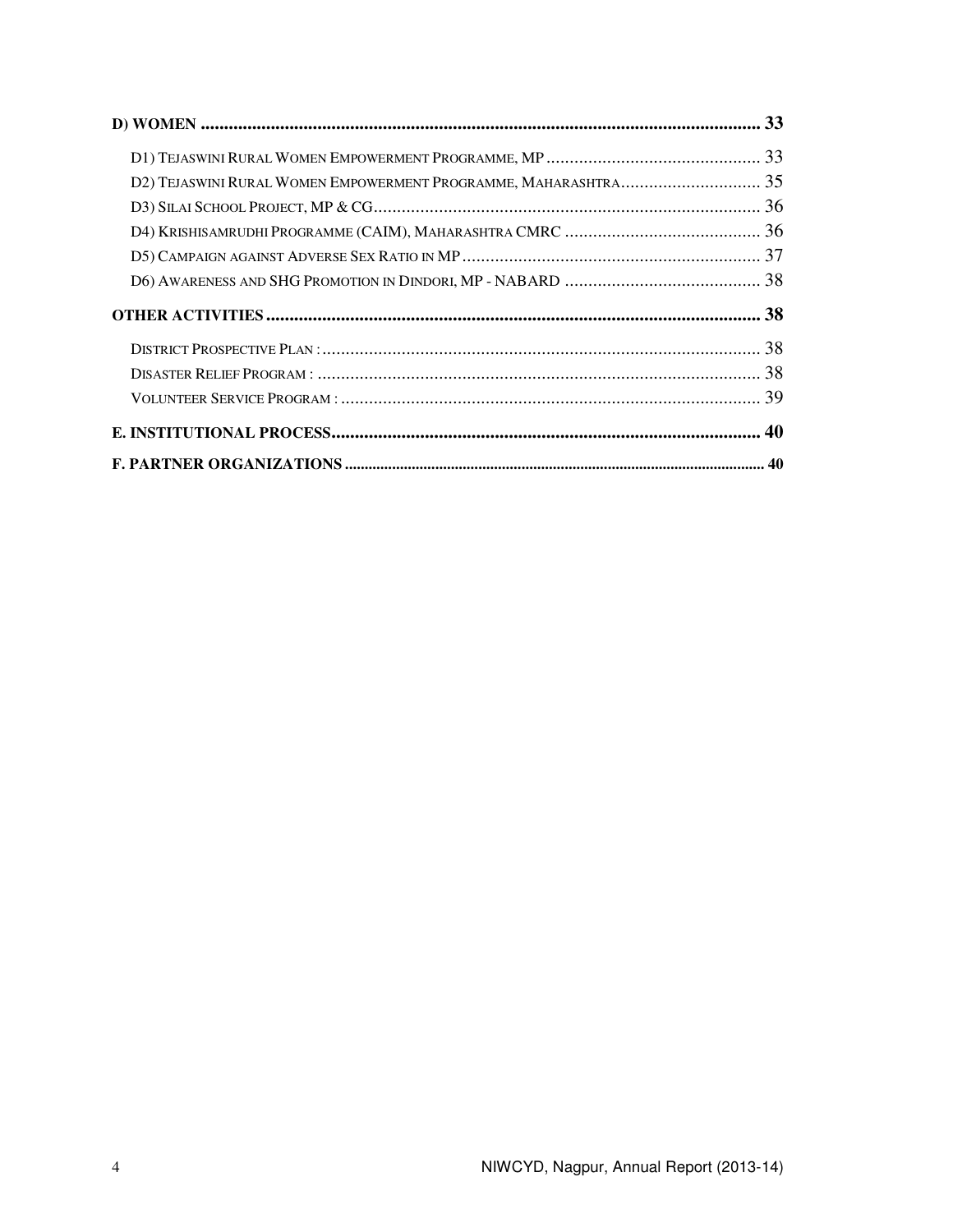# **A. LIVELIHOOD**

# **A1) Livelihood Promotion of Primitive Tribal Groups and Marginalized Communities in Central India**

Date of Starting : Year 2001 Supporting Agency : AWO International Location of Project (Block / District / State) : Samnapur, District Dindri Madhya Pradesh, Kondagaon block, Bastar district Madhya Pradesh Coverage (No. of Villages / Slums) : 34 villages Population Coverage (No. of families / beneficiaries) : 3050 families/16155 population

Situation Analysis :

National Institute of Women Child and Youth Development (NIWCYD), Nagpur is implementing the project in 34 villages of Madhya Pradesh and Chhatisgarh states in Central India. Of these 34 villages, 29 are in Madhya Pradesh state. The other five villages are situated in Bastar region of Chhatisgarh State. The target group with whom NIWCYD is working is mainly Primitive Tribal Groups Baiga and Madia. Apart from these two, there are also other tribal groups with whom the organization is working. These 34 villages are the direct intervention villages of NIWCYD. 3050 families with the population of 16,155 are direct beneficiaries of the project. Apart from that NIWCYD is also working with the 15 NGOs for building their perspective for the village development through *Gramdoots* (village volunteers). The programme was supported by AWO International for 13 years. The Partnership with AWO International culminated in December 2013

Objectives :

1) Enhanced food and income security and entitlement over forest gets established.

2) Increased awareness and availing of basic health and education entitlements and rights 3) Synergy and partnerships established between village institutions, government systems and civil society for development decision-making and advocacy on the issue of tribals.

| #              | Name & brief description of the         | Beneficiaries covered                       |
|----------------|-----------------------------------------|---------------------------------------------|
|                | activity                                |                                             |
|                | Meetings with Line                      | 8 meetings were conducted in which 248      |
|                |                                         | people from project villages participated   |
| 2              | <b>Exposure of Farmers to Madhyam</b>   | The exposure was organised in which 27      |
|                | <b>Foundation Odisha</b>                | farmers from the project area participated. |
| 3              | Department Training of farmers on       | Two trainings were organised in which       |
|                | different agriculture practices.        | 154 farmers participated                    |
| $\overline{4}$ | Village level meetings on forest        | 132 meetings were organised in the project  |
|                | protection and conservation             | villages                                    |
| $\overline{5}$ | Joint meeting of the people with Forest | 2 meetings were organised at district level |

Activities carried out during the year :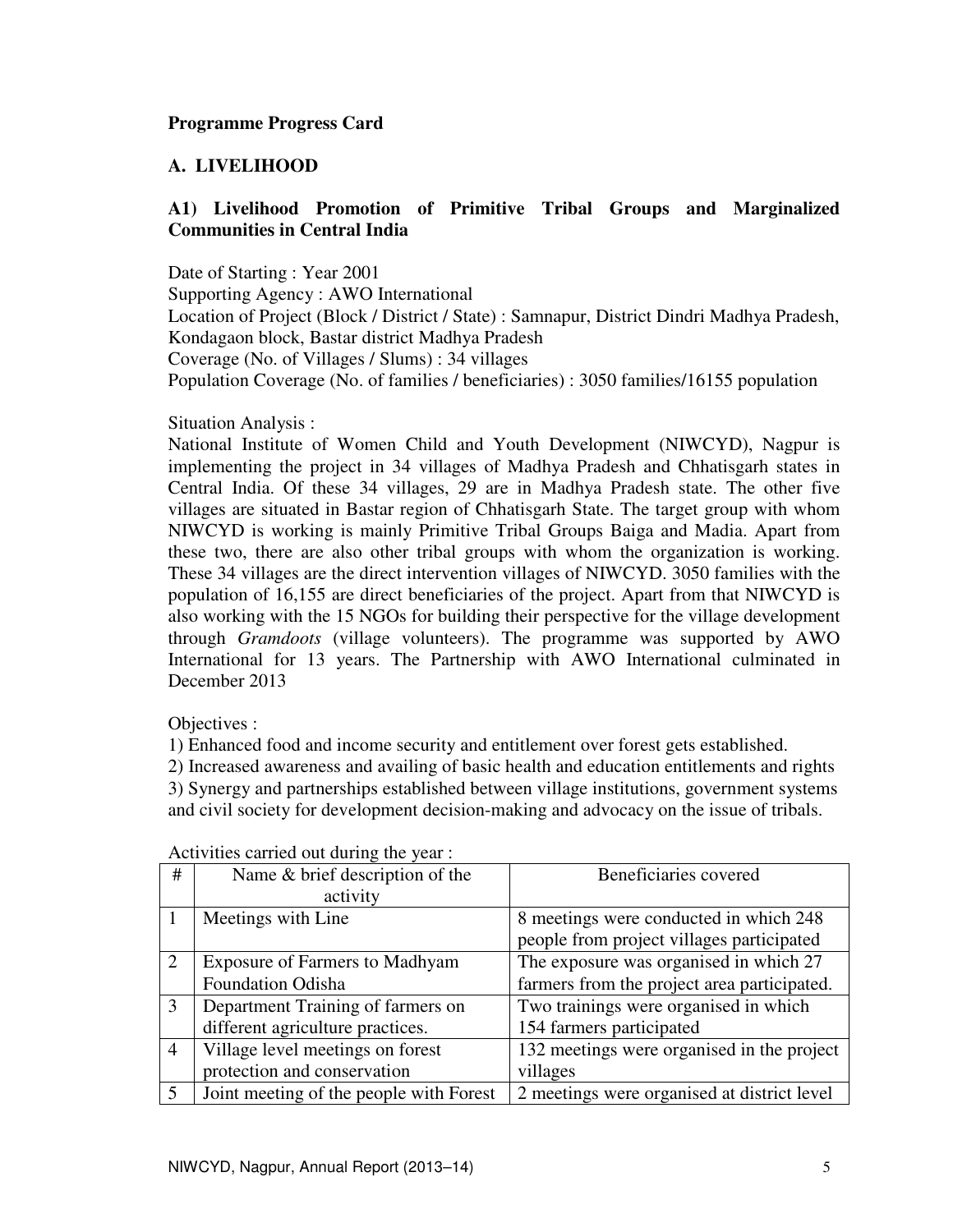|   | Department                              | in which 145 people from the project area |
|---|-----------------------------------------|-------------------------------------------|
|   |                                         | participated.                             |
| 6 | Training of committee members and       | One training was organised on Habitat     |
|   | members of forestry study groups        | Rights issue in which 10 women and 28     |
|   |                                         | men participated.                         |
|   | Regular meeting of forestry study       | 5 meetings of the forestry study groups   |
|   | groups                                  | were organised in which 133 women and     |
|   |                                         | 213 men participated.                     |
| 8 | <b>Facilitation of Forestry Process</b> | Facilitation of the forestry process was  |
|   |                                         | done in the entire project area by 6 core |
|   |                                         | members of the forestry study group.      |

Key Achievements :

- 1. 973 families from Madhya Pradesh and Chhatisgarh heve got land development work under NREGS
- 2. In 23 project villages in Madhya Pradesh, the work in the villages has been started on the basis of plans submitted in the Gramsabhas.
- 3. In 19 villages of Madhya Pradesh people are making the use of documents of the forestr study groups for the protection and conservation of their forests.
- 4. In 16 villages the rules for the forest protection and conservation are developed on the basis of Forestry Study Documents.
- 5. In 52 villages of Baiga Chak area in Madhya Pradesh the process has been started for the filing of claim for habitat Right
- 6. In 9 non-project villages the forestry study documents have been prepared by Forestry Study Groups
- 7. In 30 villages of the project area, monthly meetings of the school management committees are held regularly.
- 8. In all the 5 villages of Chhatisgarh area the SMCs are actively functioning and monitoring the performance of the children and teachers.
- 9. In 30 villages of the project area, there are 32 childrens groups and this year 607 children became the new members of these groups. Thus total 1411 children from the project area are the members of children's groups.
- 10. Bal Panchayat is formed at the project level and 50 children from the children's groups in project villages are in the working group of the Bal Panchayat
- 11. 369 women and 1006 children were immunized in the project area.
- 12. 235 Post Netal Care cases received the assistance of Rs. 1400 each from the health department
- 13. 1041 beneficiaries including the children in the age group of 0-3 years and lactating mothers got the benefits from ICDS
- 14. Village health volunteers helped 150 women for the family planning operation.
- 15. In 25 villages of Madhya Pradresh the village institutions have started inter institutions transactions. The village fund committees are helping the women groups for the economic activities.
- 16. People have taken the loan from the village fund for the agriculture related economic activities, such as purchase of equipments, bullocks and also to start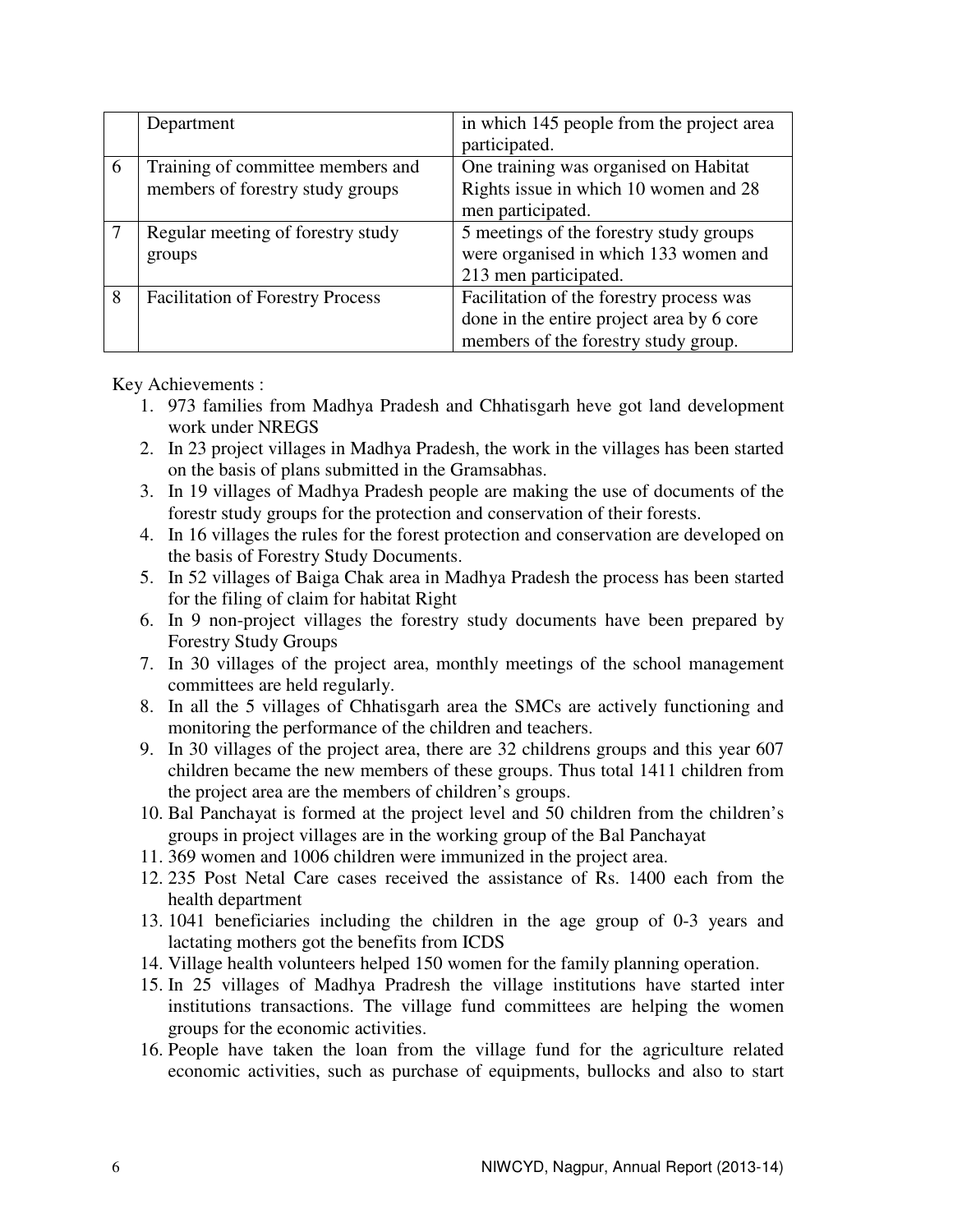income generation activities such as collectivization of oil seeds. The total loan amount in these activities is INR0.35 million

- 17. Of the 3100 families in the project area 2807 (92%) families are the members of village institutions.These families are the regular beneficiaries of the village institutions.
- 18. In 23 villages there has been 100% recovery in the seed banks and cash funds where as in remaing 11 villages the recovery rate is up to 90% People have refunded the old debts taken from the cash funds.
- 19. In all the project villages the hamlet wise gramsabhas are held regulary. The resolutions of the hamlet gramsabhas are adopted in main gramsabhas.
- 20. 23 issues were raised by the women in the Gramsabha meetings of those, 9 issues were addressed by the Gramsabhas

Impact of Interventions :

- $\geq 15\%$  increase in the Kharif Production over the year 2012. Increased area under Kharif cultivation from 1025 acres to 1225 acres 12% Increase in the Rabi production during the year 2013. The total rabi production in the area was 3027 quintal on 1267 acres of land.
- $\triangleright$  People are getting the payments of the work done under NREGS within two months of the work. Out of 3050 families of Madhya Pradesh 2705 families worked in the NREGS programme. People have got 75 days of work and for that they have got the assured wages of Rs. 1500/- per family.
- $\geq 467$  families from the project area have got the individual land entitlements during the reporting period making it the total of 1499 families from the project area. Also 247 families have refilled the claim as they have received less lands. The total eligible families in the project area are 1540 from 22 villages which are the forest villages out of 34 villages in the project area.
- $\triangleright$  Of the 30 villages in the project area of Madhya Pradesh, 21 villages have got the community ownership of the forest resources. Of these the 14 village communities have started the management of their forest resources, with their own rules and regulations framed by the communities.
- $\triangleright$  In 30 villages of the project area, the teachers are regular and the schools are also functioning regularly.
- $\triangleright$  In 30 villages of the project area the school management committees are functioning as per the norms. They hold regular meetings in the schools
- $\triangleright$  In all the five villages of Chhatisgarh area, the school management committees are meeting once in a month and discussing the issues of the children with the teachers. The teachers are regularly conducting the classes in all the five villages.
- $\geq$  369 pregnant women and 465 children up to the age of 5 years have taken the services of Integrated Child Development Service centres in the project area. Integrated Child Development Service Centres is the scheme through which health and nutrition programme of the government is implemented.
- $\triangleright$  In 23 project villages in MP the development work in the villages have been initiated as per the plan passed by the Gramsabhas through resolutions.
- $\triangleright$  The village plans are also updated regularly.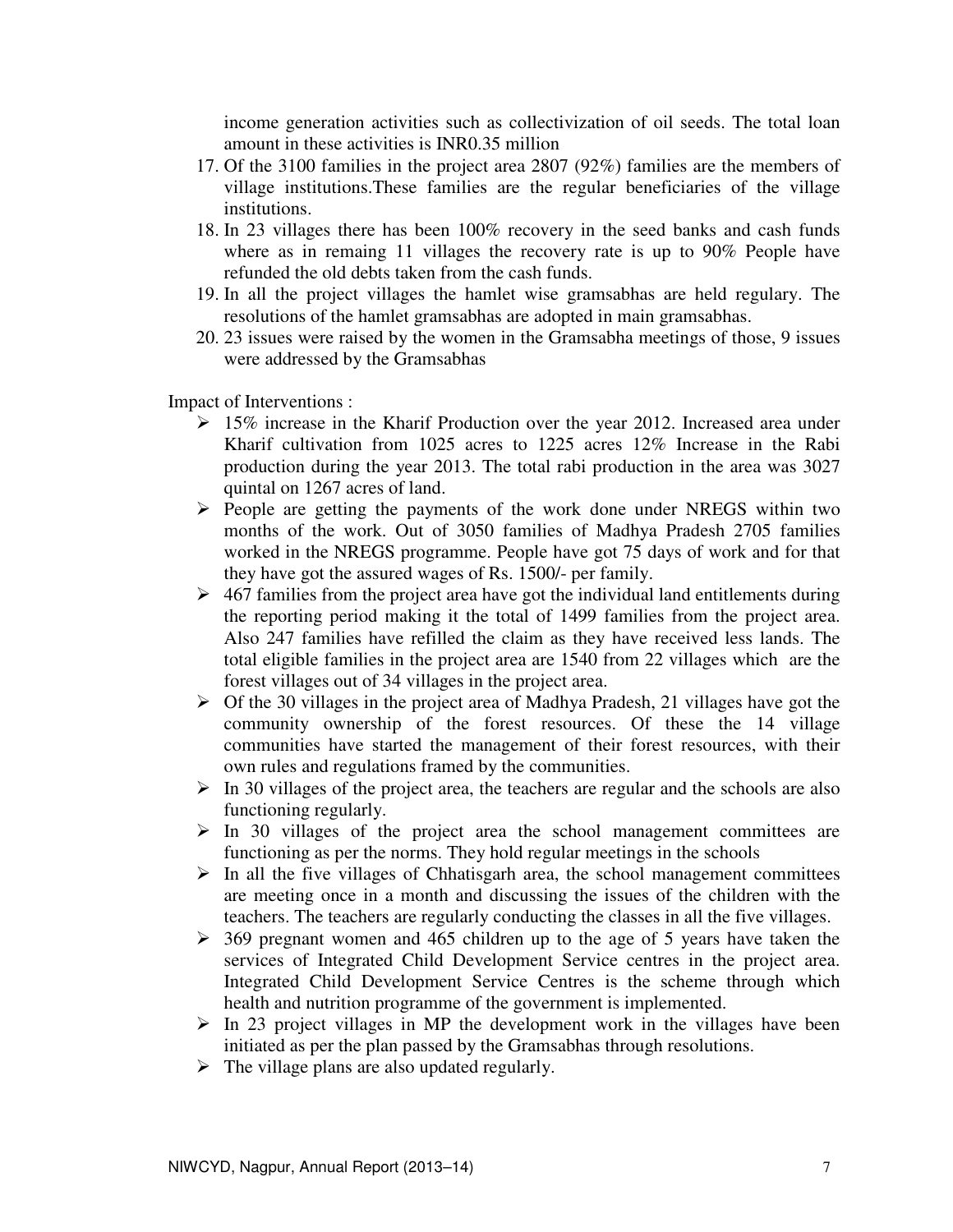- $\triangleright$  The issues raised by the Gramdoots in the meetings on education, forest management and functioning of PDS are addressed by the Gramsabhas in all the villages of the project area.
- $\triangleright$  In all the five villages of Chhatisgarh Gramdoots have raised issues such as nonfunctioning of hand pump, problem of electricity, linking of the people with the schemes of agriculture department, non-payment wages under NREGS, irregularity of teacher in the school etc. in the gramsabhas as well as at the block level.

# **A2) Augmenting Income and Ensuring Participatory Development through MNREGA in the Poorest District of India (Mandla, MP)**

Scope of the project : NIWCYD is implementing the project in Bijadandi, Mohgaon and Nainpur Development Blocks of Mandla district in Madhya Pradesh. In Mohagaon block the project is implemented in 23 villages of ten Gram Panchayat, while in Nainpur block the programme is implemented in 10 villages of five Gram Panchayats. In Bijadandi block the programme covers 29 villages of 10 Gram Panchayats.

Objectives :

- 1. To strengthen the local self governance for the effective implementation of the programme at the village level.
- 2. People oriented participatory planning process is developed and strengthened at the village and Panchayat level.
- 3. To develop a cadre of Gramdoots at the village, panchayat and block level for demonstration and to work as a Social Action Group/monitoring group.
- 4. Linkages are established between line departments and village level institutions for the proper benefits to the people in the area.

# **Outcomes**

- 1.  $60 70\%$  families are getting employment for 80 to 100 days.
- 2. Village volunteers of project area are trained in MGNEGA and they are conducting public hearing in Panchayats.
- 3. Major works are carried out under land and water conservation and farming.
- 4. Migration has reduced due to availability of work at local level.
- 5. Forum of volunteers is established in three blocks for regular liasioning with local and district administration.

# **A3) Sustainable Development of Tribal Communities in MP & CG**

Project duration: April 2011 – March 2014 Project Area – Dindori, Mandla, Satna and Jabalpur in MP & Kondhagaon in CG No. of villages – 100 Beneficiary families – 7200 Supporting Agency : TdH, India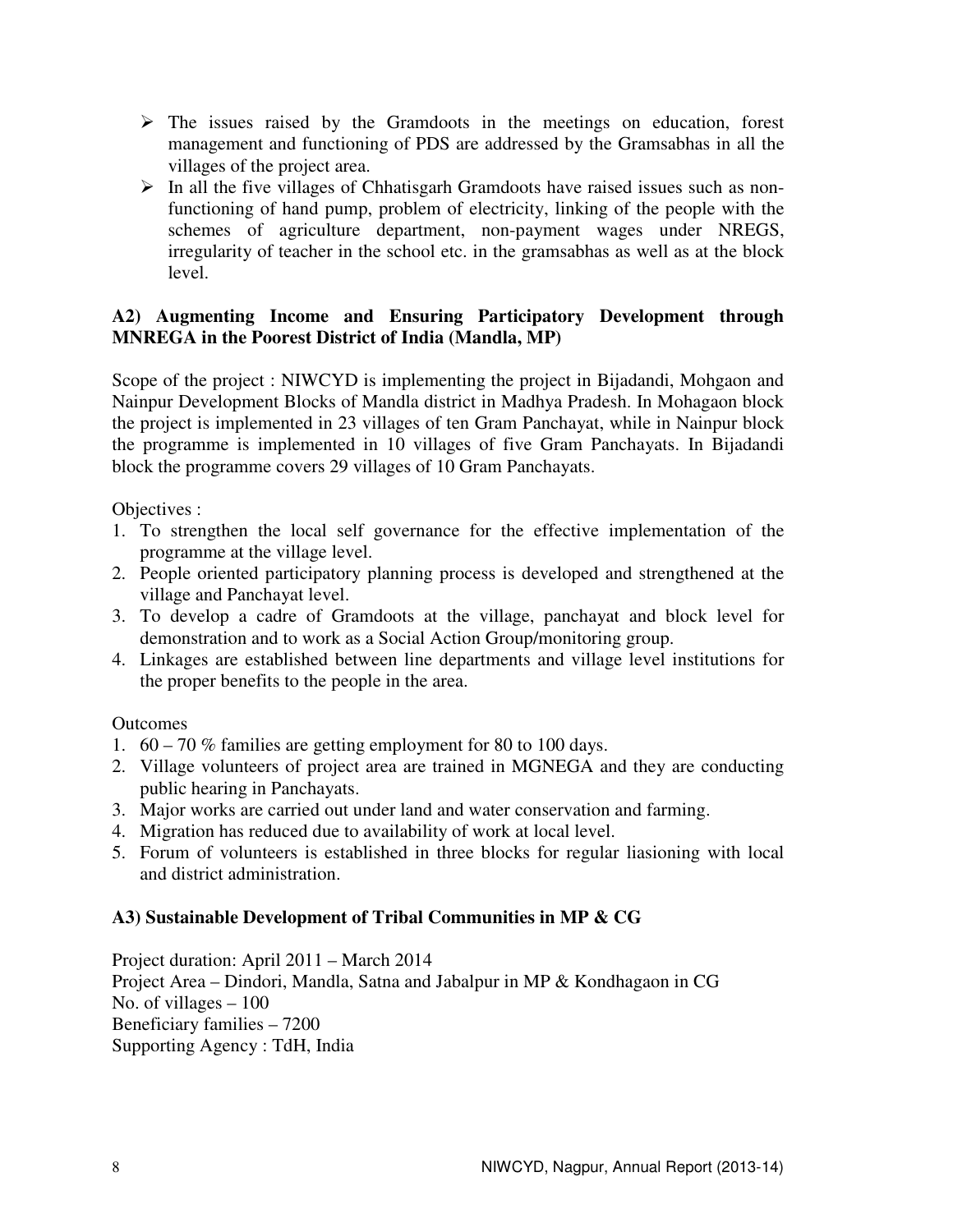#### Project Goal

Building and strengthening people's institutions and access to education in 100 tribal villages in Mandla, Dindori, Satna and Jabalpur districts of Madhya Pradesh and Bastar district of Chhattisgarh; thereby enabling efficient convergence of government schemes for the livelihood of the tribal, proper functioning of school system.

#### **Objectives**

Objective 1: Child Right and Education - Children in the school going age in all the 100 villages have access to education ensured

Objective 2: Livelihood and strengthening of people's institutions - The people's institutions in 100 villages for accessing government schemes to strengthen the livelihood of the tribal and marginalized community strengthened.

Objective 3: Women Empowerment - Women become integral part of the decision making process in the village development process

Project Area : The project is being implemented in the Central India region in Mandla, Dindori, Jabalpur, Satna in Madhya Pradesh and Bastar district in Chhattisgarh State. Along with that one Advocacy Unit in Bhopal is also supported by the project for advocacy at the state level on the issues of the people.

| S.N.            | District                              | <b>Blocks</b> | No. of villages |  |  |  |  |
|-----------------|---------------------------------------|---------------|-----------------|--|--|--|--|
|                 | A) Madhya Pradesh                     |               |                 |  |  |  |  |
|                 | Dindori                               | Baiga Chak    | 20              |  |  |  |  |
| 2.              | Mandla                                | Mawai         | 20              |  |  |  |  |
| 3.              | Jabalpur                              | Bargi         | 20              |  |  |  |  |
| 4.              | Satna                                 | Majhagava     | 20              |  |  |  |  |
| 5.              | State level advocacy<br><b>Bhopal</b> |               |                 |  |  |  |  |
| B) Chhattisgarh |                                       |               |                 |  |  |  |  |
| 6               | <b>Bastar</b>                         | Kondhagaon    | 20              |  |  |  |  |

District wise blocks and number of villages being covered are as follows:

The selected pockets are tribal dominated and most of the villages except ones in Jabalpur come under Fifth Schedule area [a specially designated tribal dominated area]. Of the total coverage of the villages, 50% villages are forest villages.

Major Achievements :

Regarding Education:

- 7977 children have admitted in the age group 6 to 14 in primary and Middle School .0ut of this 3742 are girls.
- 176 children were out of school out of this 139 children are mainstreamed with the schools
- 4047 children enrolled in the 113 Anganwadis. Children benefit from play way methods for preparation of primary schooling.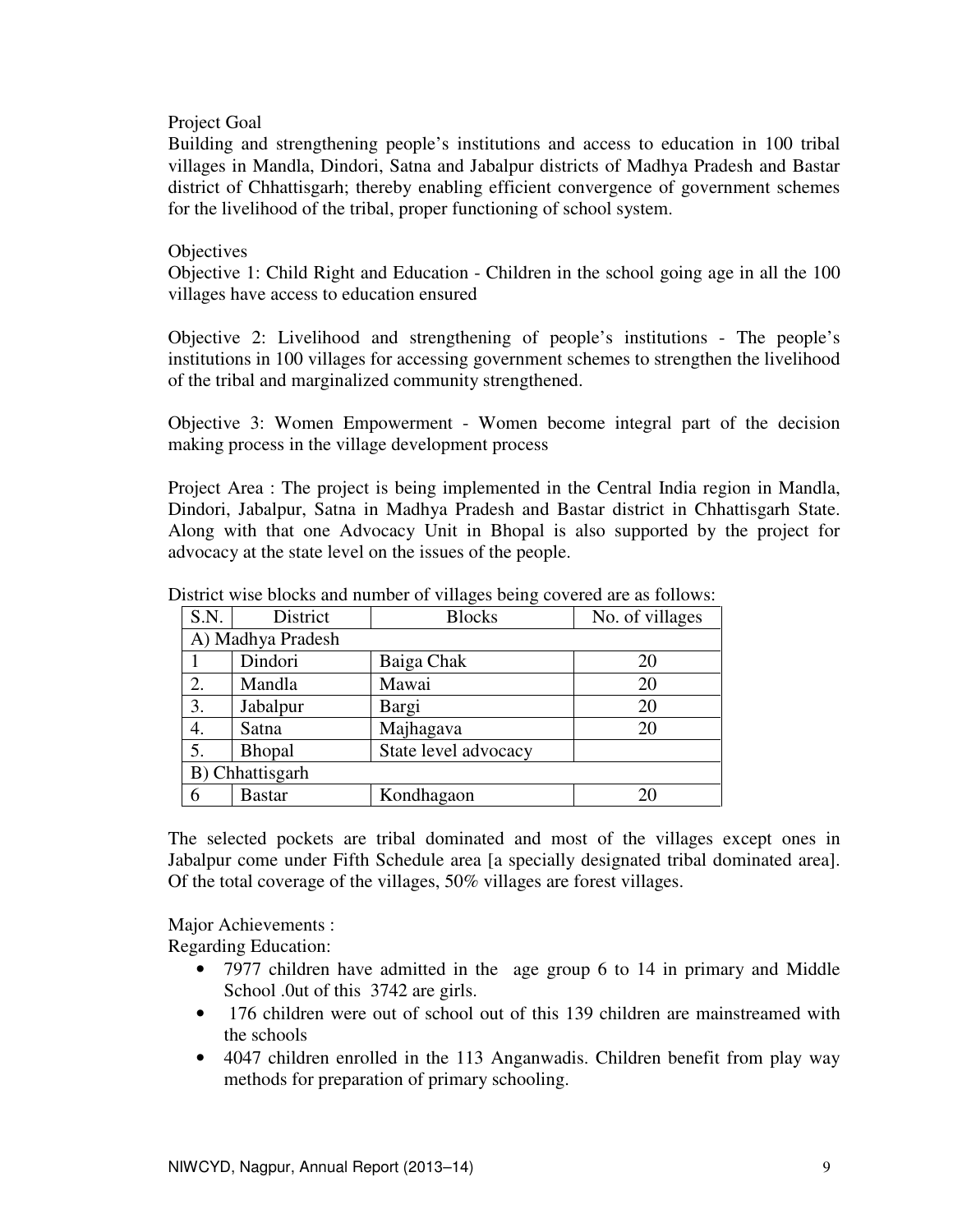- 7977 school going children below 15 years get MDM regularly. 4047 children in anganwadi get regular supplementary nutrition.
- 137 SMCs engaging in school management, their regular meetings and approaches to village level Panchayat with important issues like education, MID Day Meal.
- 963 trainings and orientations of SMC and key community members held at village level 1689 SMC members mobilised and aware for taking efforts for children education .
- 4543 children below 5 years are covered under immunization during the year and 2203 eligible children got Immunisation and all children got supplementary nutrition. Under the Supervision of SHG members and Gramdoots.
- 137 Bal Clubs formed with 2341 children.

Regarding Livelihood

- Migration of families reduced from 540 at beginning of year (baseline) to 421 families during the year
- During the year 3153 farmers started appropriated technologies for food grain production. 1861 farmers paddy yield increased by 30% by using SRI and line showing methods.
- During the year 6481 families were involved in NTFP activities. Total collection of NTFP by beneficiaries was Rs.13841726. Average income Rs. 2135/- per family.
- 47 women SHGs started IGA, 125 SHGs involved in MDM. Total 2580 women involved in these activities and average supplementary income around Rs.6000/ per annum per head.
- Total job card holders 7891. No. of families receiving 108 days work are 108 while 633 families received 80 days work and 1837 families received 60 days work. And 4618 families getting work below 40 days. More than 90% families involved in MNREGA work due to training, mobilisation and advocacy.
- 108 families got 100 days work, 633 families got 80 days work and 1837 families got 60 days work.
- Total job card holders 7891. 108 families got 100 days work, 633 families got 80 days work and 1837 families got 60 days work.

Regarding FRA Act

- 56 community rights obtained. The follow up action raising by CBOs and Gramdoot with authority.
- 5158 individual claims filed and regular follow up conducted. Due to closed advocacy and liasoning 4957 individual claims settled.

Regarding Women Empowerment

- Women members in 8 villages received land title in their name under FRA. 590 women participated in trainings on MNREGA and FRA related issues
- 125 SHGs managing MDM in schools and anganwadi. Training on NREGS and FRA organized for members of women SHGs - 590 women trained.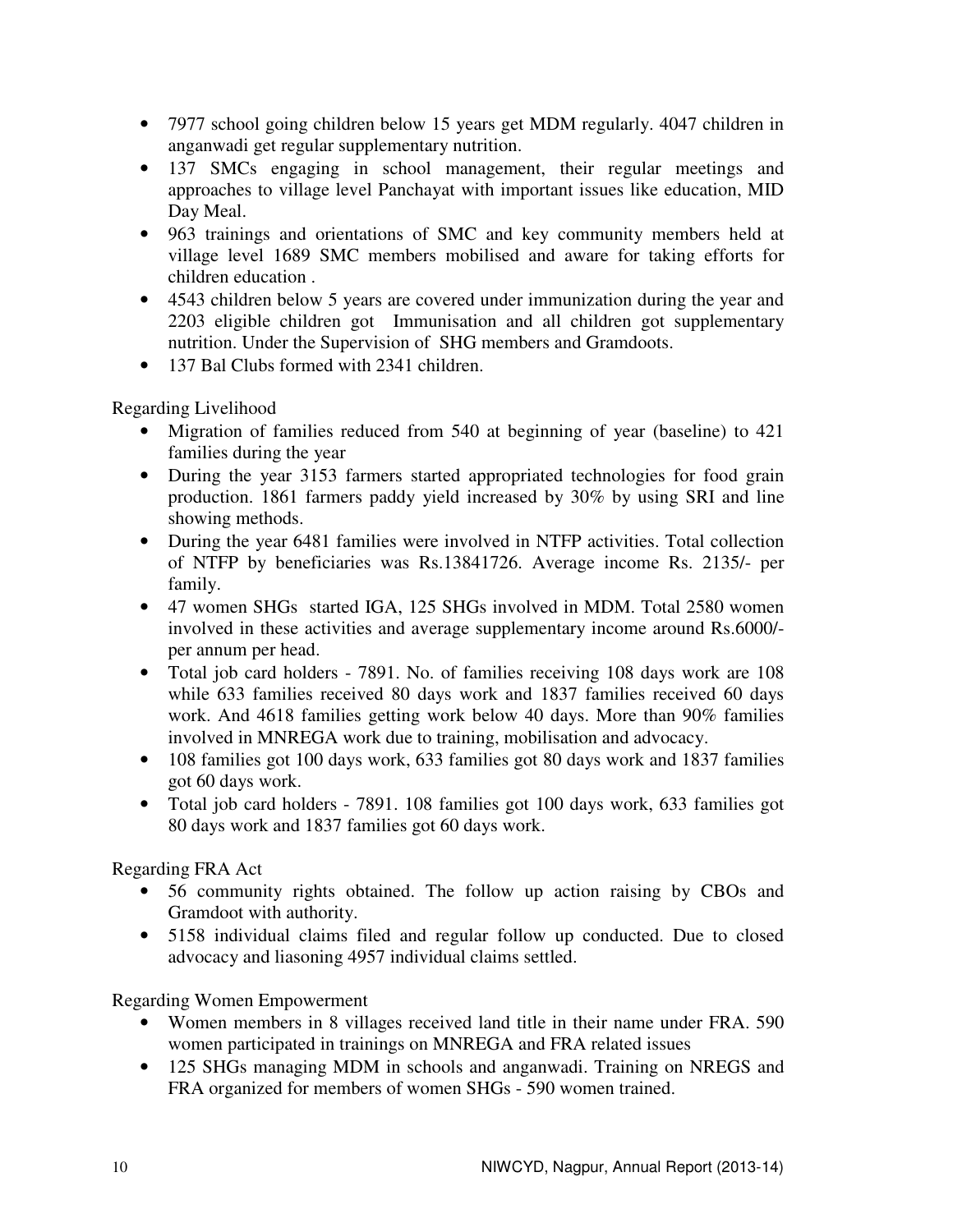• Women SHGs formed to cover all women in villages. 2824 women members in 169 SHGs in 100 project villages.

# **A4) National Rural Employment Guarantee Campaign with Baiga and Gond Community in Dindori and Mandla districts**

Project duration: April 2012 No. of villages – 150 No. of Village Volunteers (Gramdoot) – 150 Population Covered – 22,000 Supporting Agency : SwissAid India

Objectives:

To strengthen the livelihood resources of 120 tribal villages by linking with different government schemes for livelihood promotion through the development of 120 village level male and female leaders

Activities held during the year -

- Addressed land rights for tribal for entitlement of individual beneficiaries and community forest rights.
- Documentation completed for eligible beneficiaries and submitted to concerned department.
- Thirteen community forest right documents prepared by villagers and submitted to tribal department, specially for Baiga Chek.
- $\bullet$  60 80 days employment created for needy beneficiaries in all project villages under NERGA.
- Four block level Gramdoot Forums strengthened in Dindori and Mandla districts.
- Two district level Gramdoot Federation established.
- Convergence done with different government departments, specially Agriculture Research Institute and ATMA for marginal farmers.
- Land development activity started under MNERGA for entitlements received under FRA.

# **A5) Agriculture Technology Management Program – ATMA, MP**

Date of Starting : July 2009 Supporting Agency : Dep. of Agriculture M.P. Govt Location of Project : 15 Block /6 Districts / State Madhya Pradesh Coverage : 360 Villages Population Coverage : Under This Program 18000 Families benefitting

Objectives of the projects:-

- To Identify specified needs of farming community for farming systems based agriculture development
- To setup Priorities for sustainable Agriculture Development With Farming Systems Approach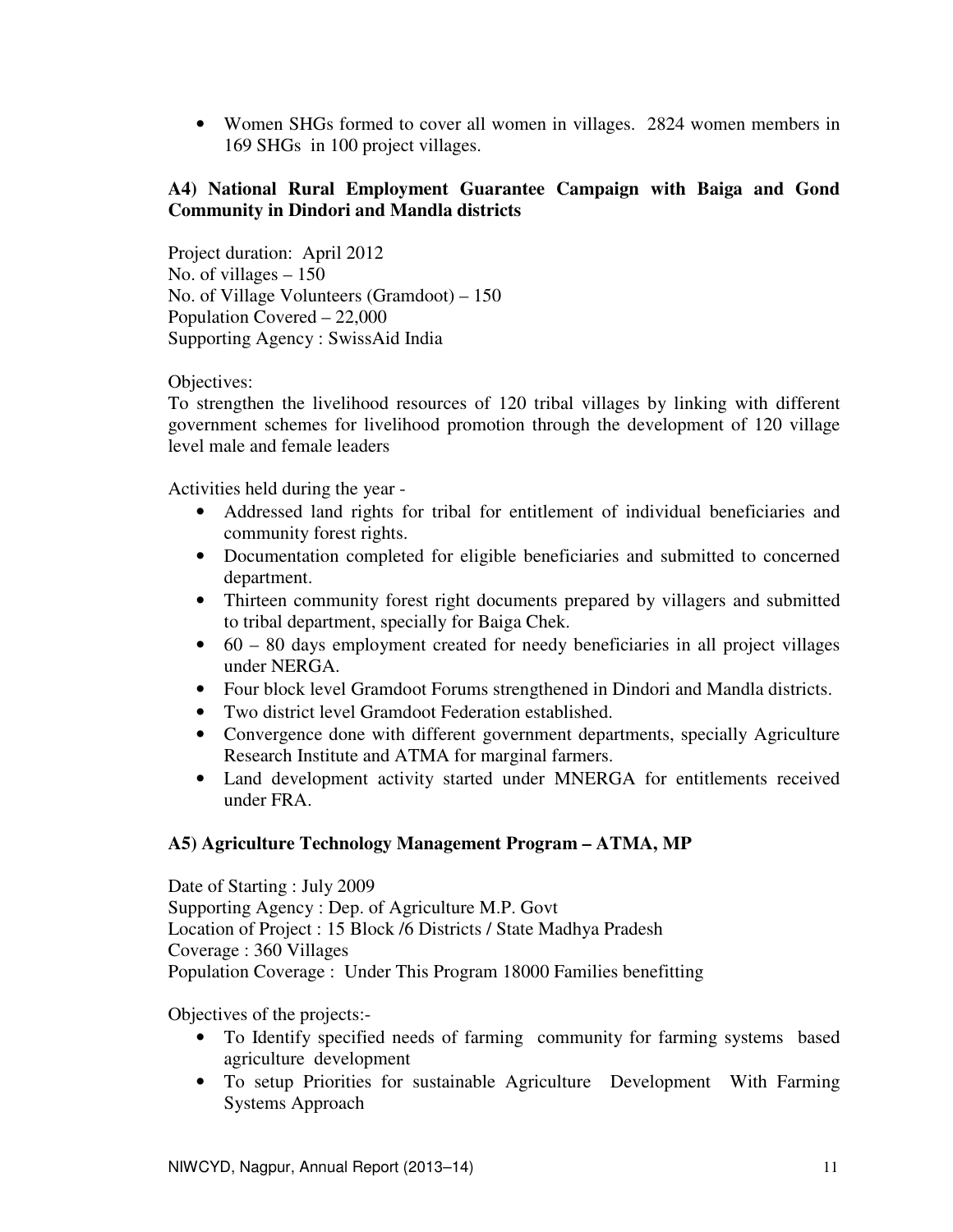- To. Draw Plans For Production based systems activities to be undertaken by farmer / Ultimate Users
- To facilities the empowerment of framer /producers though assistance for Mobilization, Organization in to association .cooperatives etc. for their increased participation in planning, marketing technology dissemination and agro processing etc.

### **Activities**

To develop the capacities of the farmers following are the activities conducted under the projects are the following:-

1. Farm School:-The concept of farm school was adopted to train the farmers on new methods and technologies of agriculture. Farm school is a group-based learning process that includes hands-on training methods in which farmers test management methods/production technologies for themselves and learn new concepts directly. Farmers learn all the methods by carrying out themselves the various activities related to the particular farming practice they want to learn and evaluate. The farm school offers farmers an opportunity to learn by doing, by being involved in experimentation, discussion and decision-making. This strengthens the role of farmers in the research-extension-farmer chain. It also improves the sense of ownership of technological packages and new knowledge and skills. The farm school provides training on all the six stages of farming. There are 75 farm schools established in 15 blocks. The farm school is divided amongst the panchyat .Onepanchyat has 2 in each panchyat farm school.

Following are the salient features of farm school observed in the project:-

- It is flexible, non-lecture based field study using a field that allows the field to be the teacher.
- It has strong emphasis on observation, analysis, discussion and debate, which allows new ecological concepts to be combined with local knowledge;
- Technically competent facilitator leads group activities, and a focus is on farmers becoming experts and farmer lead the role offacilitators in their own communities.

Demo Agriculture: - In order to create awareness about the improved technology about paddy cultivation. A session organized to be for 75 farmers area there will be one demonstration. These demonstrations are to be laid down in three categories i.e. on package of practices, on System of Rice Intensification (SRI) and promotion of hybrid and certified seeds. This is done on the basis of the proposed area for rice cultivation.

This means that for every ten demonstrations on rice will be conducted by one Farm school. It is also envisaged that these demonstrations will be used for the conduct of FFS. District wise number of demonstrations on Improved Package of Practices, SRI and Hybrid rice varies as per the proposed area for rice cultivation. A total of 75 demonstrations were conducted during the year 2015.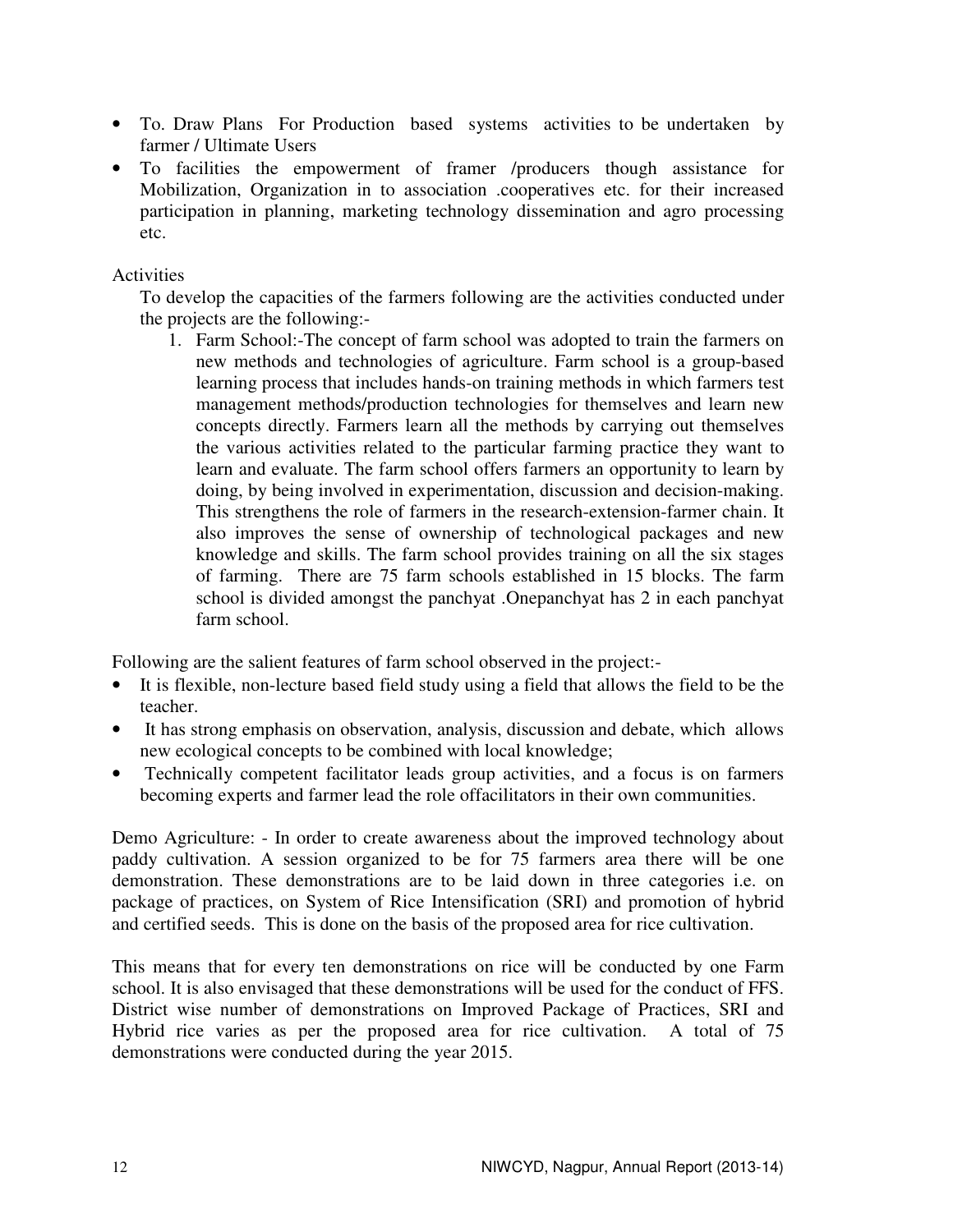Allied Demonstration- Vegetable demonstration of Onion was done with the 75 farmers in the year 2015. Allied Demonstration- Vegetable demonstration of Onion was done with the 75 farmers<br>in the year 2015.<br>Formation of farmer groups:- The broad objective of setting up Farmers' group formation

would be to achieve prosperity for the farmers with overall agricultural development in its area of operation by facilitating credit counseling, technology counseling and market counseling. Over the years, the vision of Farmers' group has undergone a change and the role expected to be played by Farmers group have been enlarged to enable them to facilitate transfer of technology, propagation of seed village concept, strengthen agricultural extension services, undertake collective purchase and distribution of inputs, production and marketing, capacity building of members, to act as Business Facilitators (BFs)/Business Correspondents (BCs) for banks. would be to achieve prosperity for the farmers with overall agricultural development in<br>its area of operation by facilitating credit counseling, technology counseling and market<br>counseling. Over the years, the vision of Fa

Federations of Farmers group ' undertake community related works, and also plays the role of a leader. Farmers' group is an informal forum in the villages. The Farmers group is promoted in a village/ cluster of villages. The farmers group should have minimum of 20-25 members, no upper limit in the membership is envisaged.

During this year we have formed 75 farmers group in the respective districts. The farmers groups are consist of compost production group, seeds production group, paddy cultivation group and horticulture promotion group. Each block has five different farmers group. Each group helps the other farmers according the need and the groups 'specialty. respective districts. The farmers are consist of compost production group, seeds production group, paddy group and horticulture promotion group. Each block has five different farmers



*Farmers interest group training* 

District level Training and Exposure: - The district level training is organized for the groups of a particular district. These trainings were organized in the KrishiVigan Kendra of the District. The experts of krishiviganKendras have provided these trainings to the farmers and farmers group. The frequency of the training was based on the crop seasons for eachselected village of a particular district. District level training has been done with the 365 farmers. The exposure visits were organized inside the district in different blocks. The visits were made to villages where farmers groups have adopted new technologies and a significant noticeable change has achieved. Exposure visit was done with the 300 farmers. articular district. These trainings were organized in the KrishiVigan K<br>t. The experts of krishiviganKendras have provided these trainings<br>armers group. The frequency of the training was based on the crop se<br>ed village of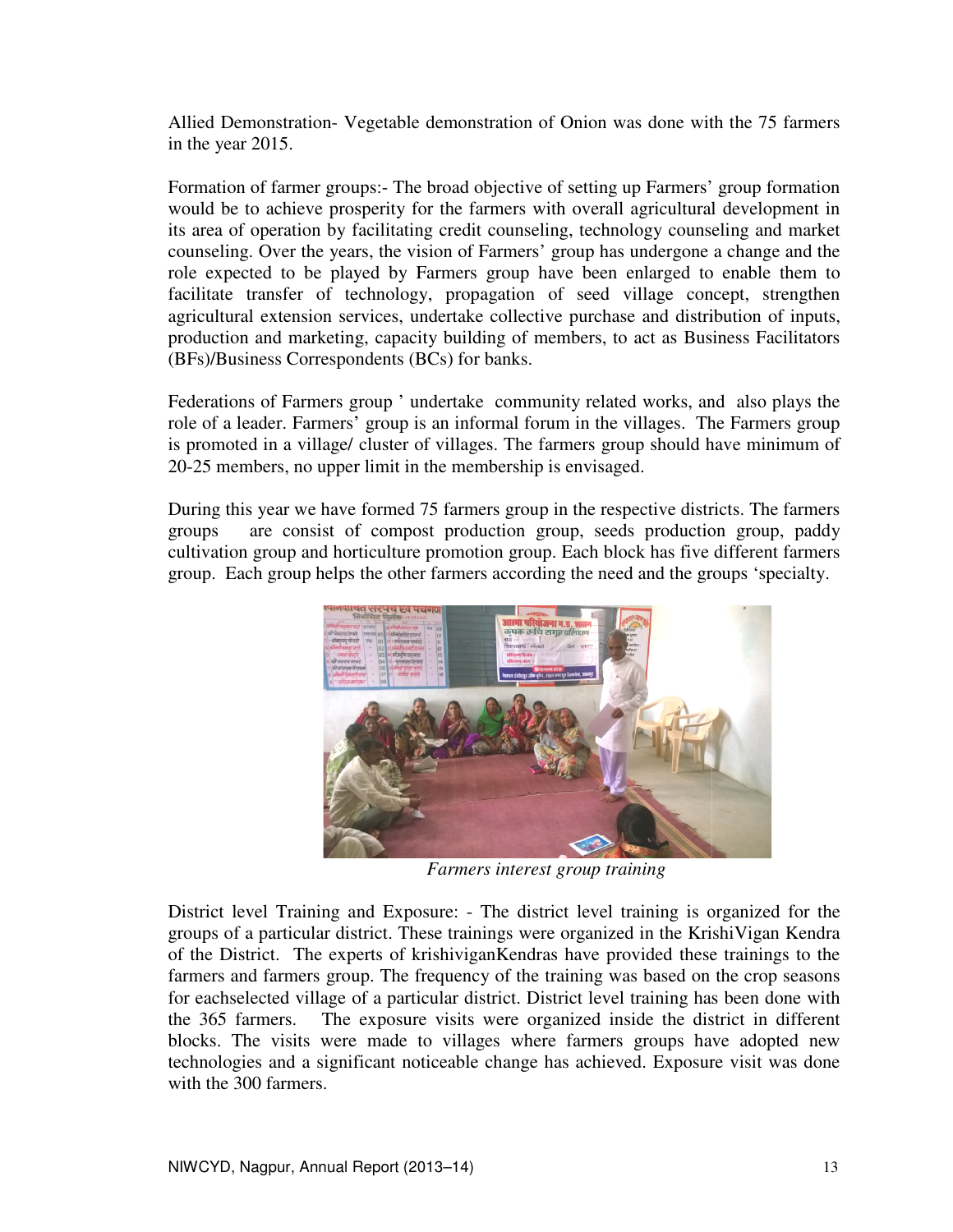| Activity          | Achievements 2015 | Keys achievements                                                                                                                                      |  |
|-------------------|-------------------|--------------------------------------------------------------------------------------------------------------------------------------------------------|--|
| Farm School       | 370 famers        | 370 farmers have benefited<br>$\bullet$                                                                                                                |  |
|                   |                   | Villagers are using this platform for<br>learning and sharing.<br>These schools are supporting the<br>villagers in availing the government<br>schemes. |  |
| Demonstration     | 75 famers         | Helping the farmers in learning new<br>$\bullet$                                                                                                       |  |
| Agriculture       |                   | crop management techniques.                                                                                                                            |  |
|                   |                   | Awareness on low cost techniques.                                                                                                                      |  |
| Farmer<br>Group   | 1537 Farmers      | The activity has helped farmers                                                                                                                        |  |
| formation<br>and  |                   | learn bank linkages.                                                                                                                                   |  |
| Capacity Building |                   | Awareness received<br>$_{\rm on}$<br>new<br>$\bullet$                                                                                                  |  |
|                   |                   | agriculture schems of government.                                                                                                                      |  |
|                   |                   | The farmers have shared their                                                                                                                          |  |
|                   |                   | knowhow with other fellow farmers.                                                                                                                     |  |

|  |  |  | To develop capacities of the community Activities carried out during the year |  |
|--|--|--|-------------------------------------------------------------------------------|--|
|  |  |  |                                                                               |  |
|  |  |  |                                                                               |  |



Key Achievements :

1) 15Farm schools established benefitting 370 farmers;

2) 75 demonstration plots developed. Each demonstration plot providing inputs for practices to 20 to 30 farmers; 2) 75 demonstration plots developed. Each demonstration plot prov<br>practices to 20 to 30 farmers;<br>3) 75 Farmers' Interest Groups formed at the block level (1537farmers).

# **A6) Bargi Displaced People's Development Program, MP, Phase VI )**

Location of Project: Bargi, Jabalpur district, MP Population Coverage: 15 villages Supporting Agency: Swissaid India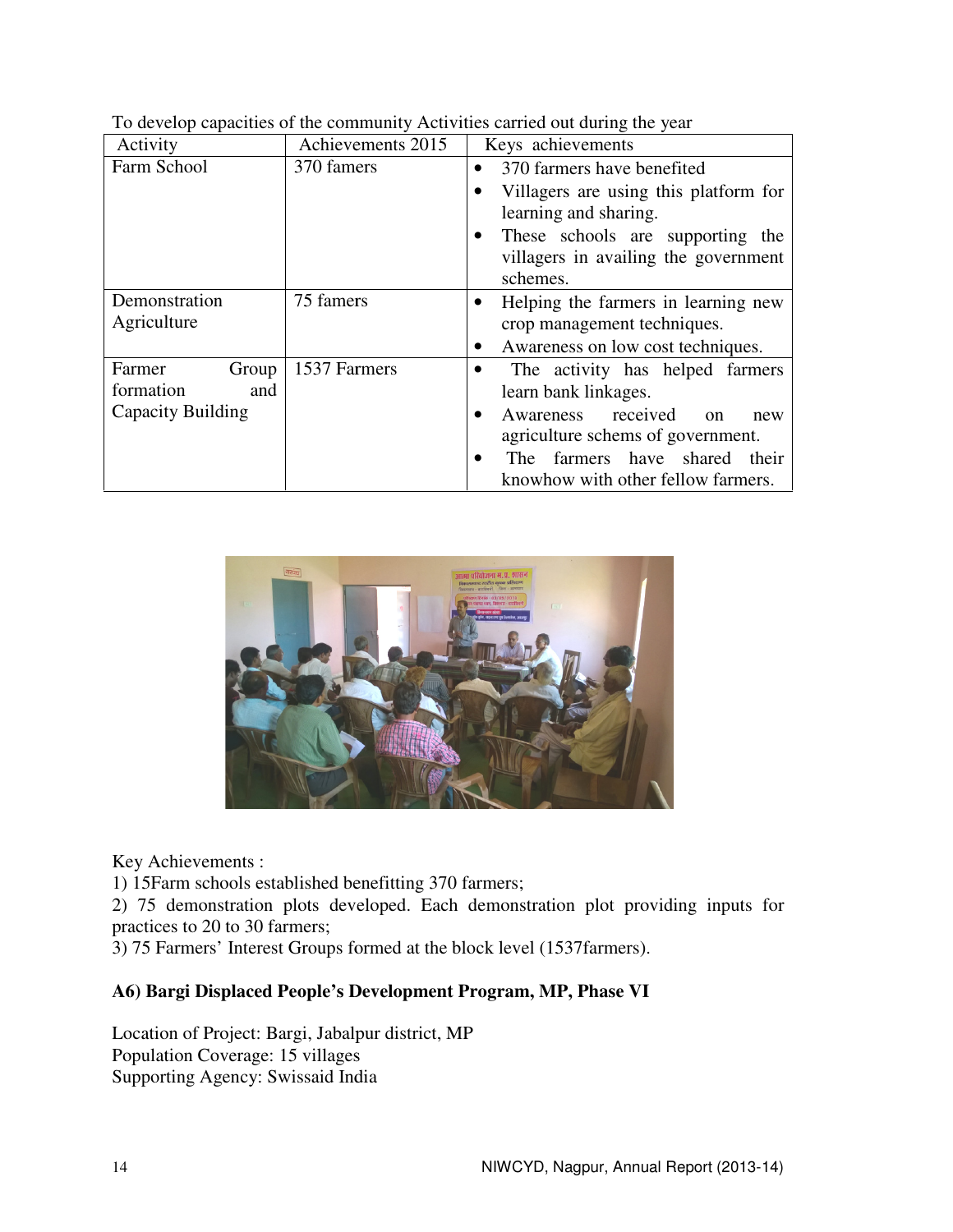Objectives:

- Tribal communities gain individual land and community forest entitlements
- Tribal families increase their agricultural productivity
- Gram sabhas are regularly convened and begin to take actions for effective implementation of government laws and schemes.

Achievements :

- 24 community groups have applied for their community rights. Out of these 9 communities have got the community rights.
- 125 claims have been approved by sub-divisional committee and have been forwarded to district level committee for approval.
- 248 claims have been submitted to sub-divisional committee for the clearance.
- 39 women from the project area have got the individual land rights.
- 156 families develop their land resources through the government schemes
- 201 farmers including 45 women farmers are practicing improved agriculture practices viz. SRI and vegetable cultivation as well as maize and soyabean.
- 35 gamdoots and 25 elected members of Panchayat including the 7 women have been trained on the provisions of PESA MNREGA and Biodiversity acts
- Nearly 15.70 lakhs have been leveraged for the land and water development activities under NREGA
- 175 families are getting access to subsidized food provided by the government.
- 437 families have accessed the different agricultural schemes of the state government. Of these 45 were the women farmers.
- 35% of the women in the project villages have started participating in the agricultural meetings and the trainings
- Women from the project are have started participating in the meeting of the gramsabhas. There has been 10% increase in the participation of the women in Gramsabha meetings.
- 20 women leaders have been identified and are being given inputs to raise their issues.
- 45 women farmers are applying the improved agriculture practices.

# **A7) VESURE (Generation & Use Of Renewable Energy)**

Year of Starting: 2010 - 11

Supporting Agency: Development Alternative & TARA Location of Project: 3 Villages of District Singroli (Madhya Pradesh)

| <b>Project Locations</b>                      | 3 villages (Pidariya, Backriwa & Guleriya) |
|-----------------------------------------------|--------------------------------------------|
| Number of villages covered directly under   3 |                                            |
| the project                                   |                                            |
| Number of families under direct coverage      | 210                                        |
| Total population under direct project 1050    |                                            |
| coverage                                      |                                            |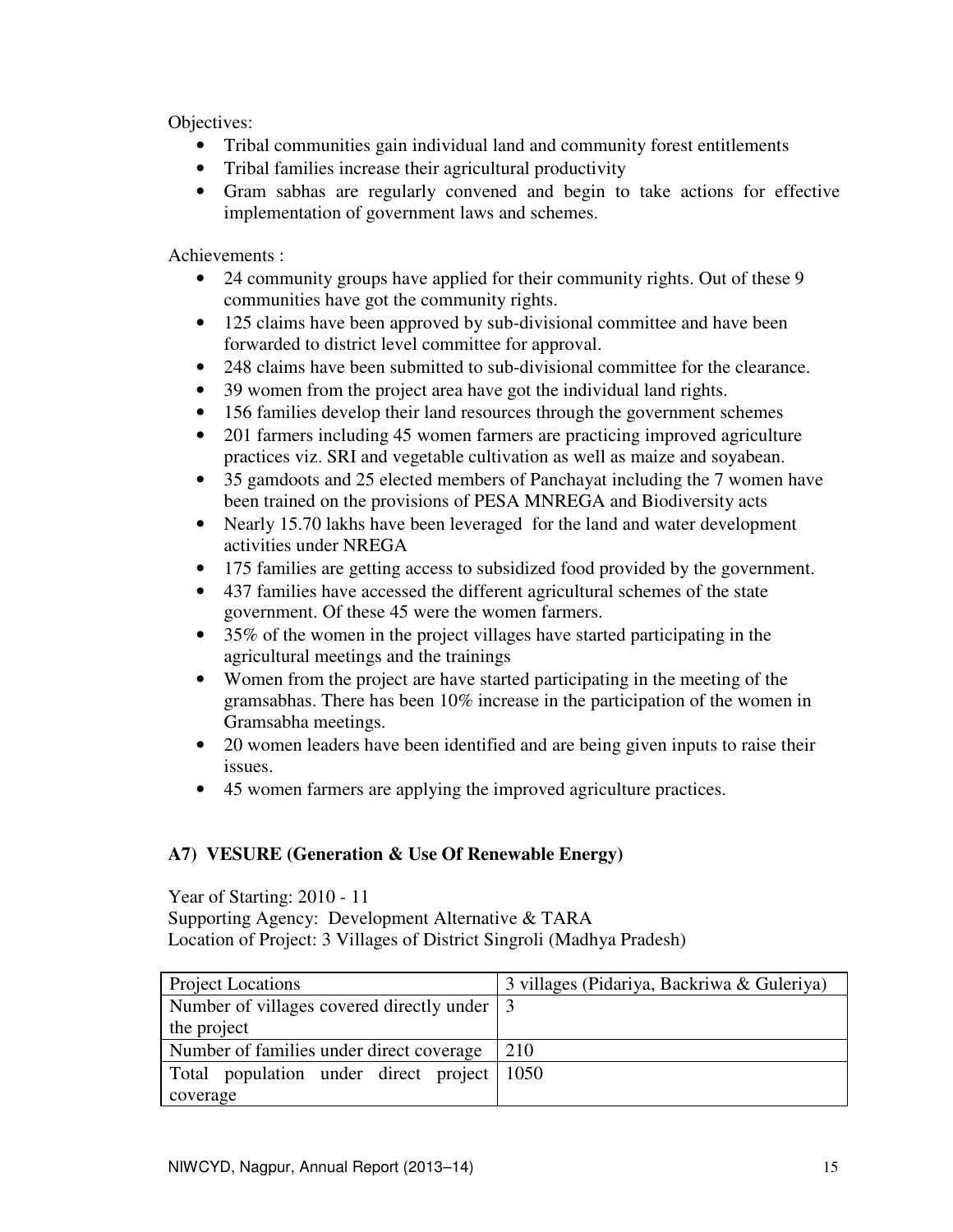Three bio – mass plants installed in 3 villages and handed over to the community with technical training and arrangement of their maintenance at local level.

# **A8) Formation of Farmers cluster and Farmers Producer Organizations for promotion of Pulses (under Small Farmers Agri Business Consortium - SFAC)**

Year of Starting: Oct. 2011

Supporting Agency : Small Farmers Agri Business Consortium (SFAC), New Delhi in collaboration with Department of Agriculture, Govt. of Maharashtra.

Location of Project: 3 Districts of Vidarbha Region of Maharashtra spread over 5 Tehsils and 106 villages.

Goal: To provide assured and remunerative market access to pulses producing marginal farmers through enhanced farm yield and better marketing option through undertaking collective steps in which the producer farmers will be primary stakeholders.

Objectives:

- To enhance the production of pulses (significantly Tur) for poor and marginal farmers.
- Explore and provide improved market access for village farmers through Farmers Producer Organization (FPO) and institutionalize collective marketing process in future.
- Formation & strengthening of farmers Interest Groups (FIG) & Farmers Producer Organization (FPO) as informal village level institution (FIG) & a registered body (under companies Act. ).
- Empower and enable people's institutions (formal & Informal) to undertake management activities of procurement and marketing of agriculture produces.

| Project Locations                         | 106 villages spread over 5 Talukas (Wani,   |
|-------------------------------------------|---------------------------------------------|
|                                           | Digrass, Babulgaon, Selu & Ural) within 3   |
|                                           | districts (Yeotmal, Wardha & Akola)         |
| Number of villages covered directly under | 106                                         |
| the project                               |                                             |
| Number of families under direct coverage  | 4500 marginal farmers                       |
| Total population under direct project     | 22500                                       |
| coverage                                  |                                             |
| Women                                     | 2000                                        |
| Men                                       | 2500                                        |
| Social Group, the project works with      | SFAC addresses the problems faced by        |
| (Dalits/Tribals/Muslims/Women/<br>Urban   | marginal farmers<br>in<br>agriculture       |
| Poor/ Informal Sector Labour/ MBCs        | (significantly pulses) production<br>and    |
| (fisherfolk) etc.                         | assured, remunerative market linkage.       |
| Specific Partner communities within the   | Marginal farmers those who falls victims to |
| Social Group                              | various kind of climatic contingencies and  |
|                                           | resulted crop distress. Poor and small      |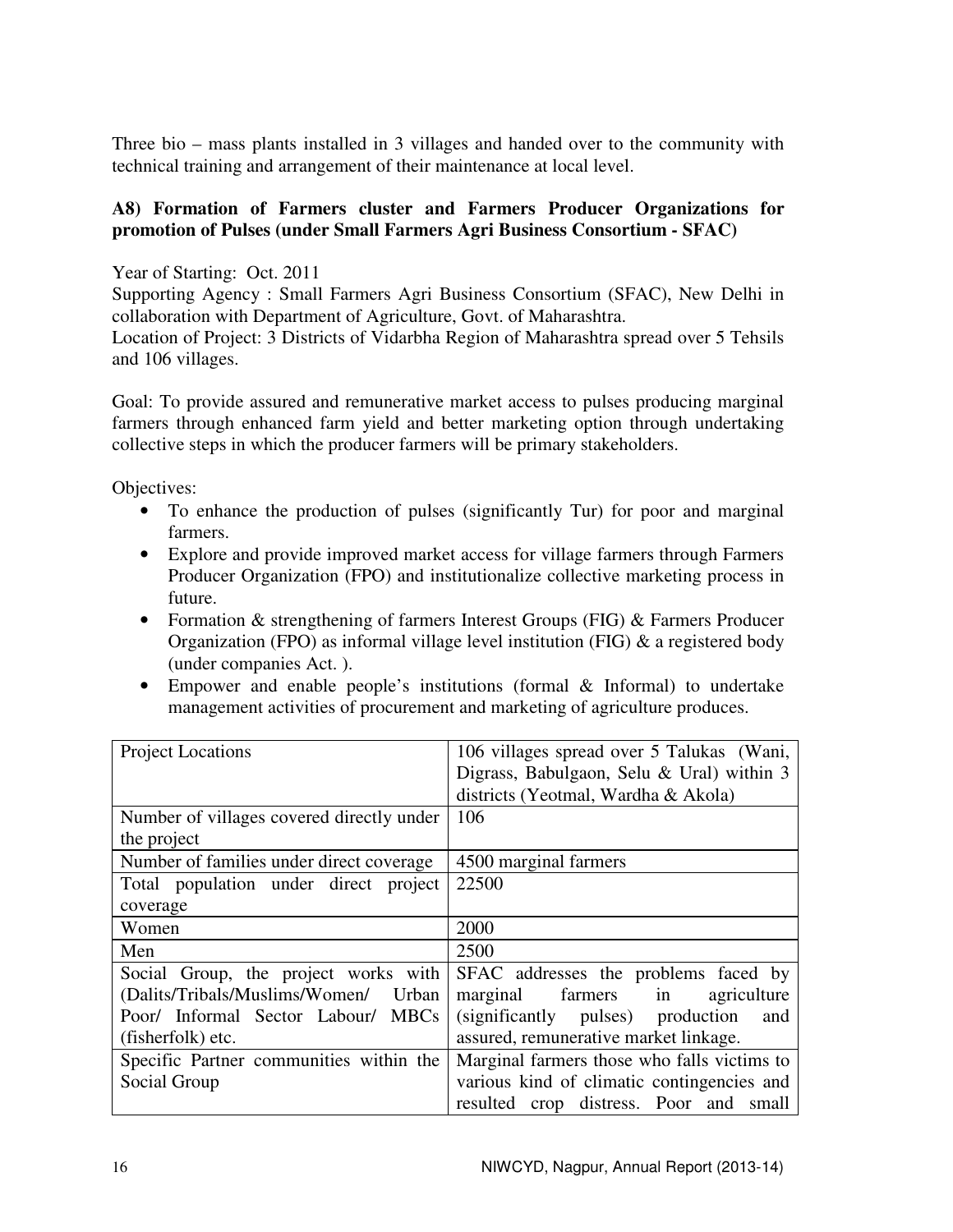|                          | farmers are the focus group.                                            |
|--------------------------|-------------------------------------------------------------------------|
|                          | Key Rights based theme focus of the Availing the benefits of government |
| project                  | schemes related to agriculture through                                  |
|                          | organized actions of Farmers Interest Group                             |
|                          | and their apex body Farmers Producers                                   |
|                          | Organization (FPO)                                                      |
| Year of start of project | Oct. 2011                                                               |

Key Achievements during the year:

- 225 FIGs strengthened in 5 talukas for pulses yield enhancement.
- Five Farmer Producer Organizations (FPOs) established and BoD members trained for management at local level.
- 30 % increase in yield of pulses production.
- Marketing of pluses started by farmers at APMC with fair rates.

# **A9) Vegetable Initiative Programme in Vidarbha, Maharashtra (SFAC)**

Year of Starting : Jan. 2013

Supporting Agency : SFAC, New Delhi

Location of Project: Clusters in Nagpur, Chandrapur, Bhandara, Gondia and Gadchiroli districts, Maharashtra.

Objectives :

- Strengthening of farmers interest groups for vegetable production
- Promotion of Farmer Producer Organization (FPO) and Collective Marketing

Achievements :

- 225 farmers interest groups formed in five districts Nagpur, Bhandara, Gondia, Chandrapur and Gadchiroli.
- Group members trained for enhancement of yield of vegetables with cooperation of agriculture department.
- Four farmer producer organizations established and registered under company act for collective business.

# **A10) Farmer Producer Organisation Development Special Project in MP**

Date of Starting : Sept. 2013 Supporting Agency : SFAC, New Delhi Location of Project : Five FPO in Dindori, Mandla & Balaghat of Madhya Pradesh Coverage : No. of Villages – 102 villages Population Coverage : No. of families – 1000

Goal :

Goal: To provide assured and remunerative market access to pulses producing marginal farmers through enhanced farm yield and better marketing option through undertaking collective steps in which the producer farmers will be primary stakeholders.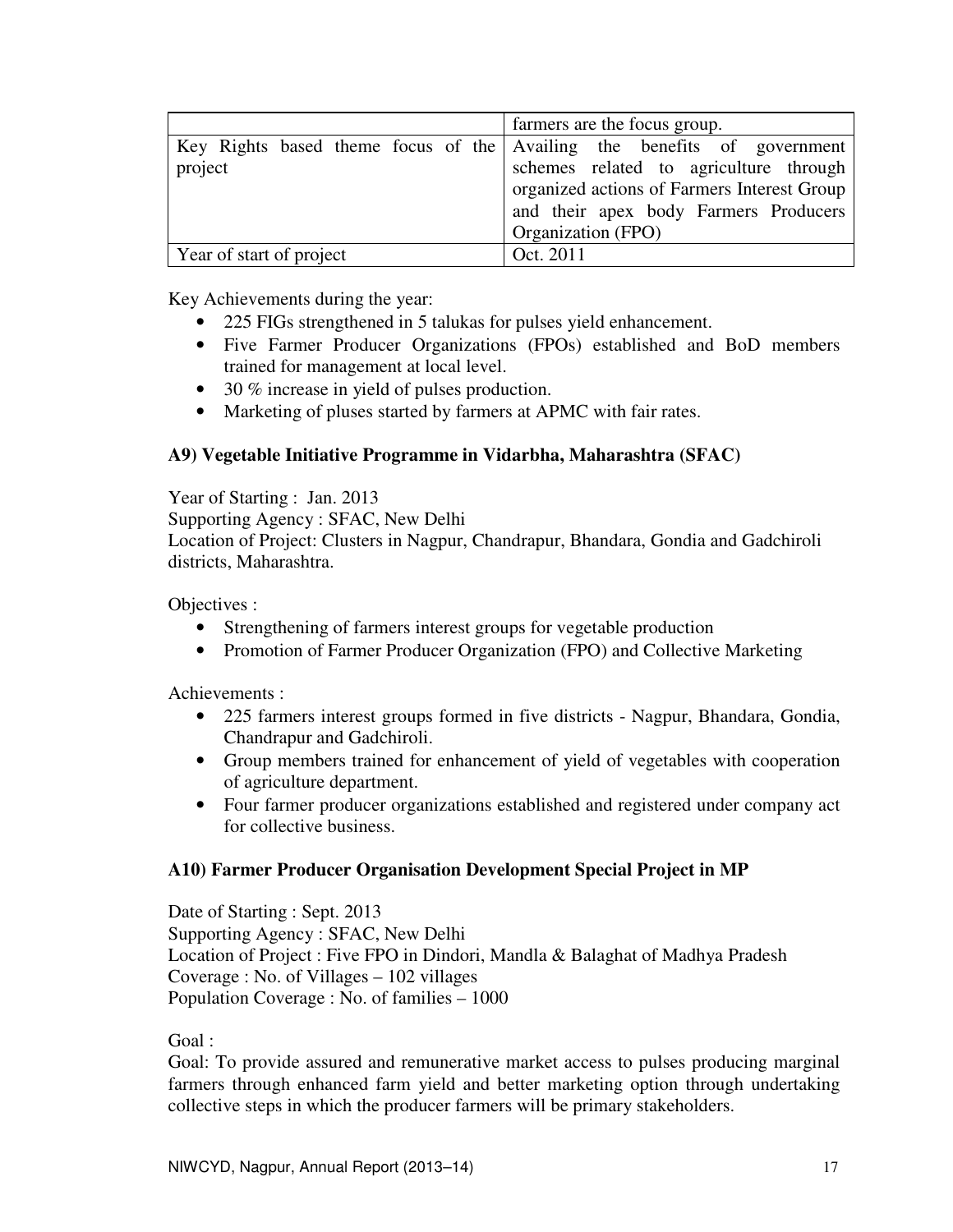Activities :

- Formation of farmer interest groups (FIG)
- Mobilization of farmers for practice of new techniques in agriculture
- Convergence of agriculture schemes for demonstration
- Training of selected members of farmer groups for enhancement of productivity of cash crops
- Collective Marketing

Achievements :

- DPR prepared & submitted in Month of Nov. 2013
- Baseline Analysis completed.
- 102 villages selected for the program.
- Selection of crop for each district completed.
- 63 FIG trained
- 1950 farmers received advanced techniques for Gram and 1200 received help on Wheat.

# **A11) Agriculture income enhancement program for Mahakusal region Madhya Pradesh**

Date of Starting : May 2013 Supporting Agency : SDTT Mumbai Location of Project : District Dindori - Block Amarpur, Bajag, Karanjiya, Medhwnai & District Mandla - Niwas Block, State Madhya Pradesh Coverage : No. of Villages - 89 Population Coverage : No. of families / 10000

Situation Analysis :

Agriculture in the programme area is largely rainfed. Paddy, maize, kodo, kutki and ramtil are the major kharif crops, while wheat, gram, batla and rapeseed are taken up during rabi on residual moisture where available. Irrigation facilities are negligible, thus restricting area under rabi in the area Farming systems are oriented towards meeting food security while minimizing risk at the same time. Thus, paddy is transplanted if conditions are right, otherwise, broadcasting of seeds or broadcasting of germinated seeds (lei) is adopted if sowing is delayed. Ramtil, rapeseed and til are grown as cash crops and are often used to meet the cash expenses of the family. Paddy and maize are the main food grains in the region, with paddy being grown in low lands and maize being grown in homestead land.

The homestead land where maize is grown is usually sloping land, which would ordinarily not have supported much crop production. However, due to the huge quantities of cow dung being applied repeatedly and due to the wide variety of crops<sup>1</sup> being grown as mixed crop with maize, the soil quality has been well maintained.

 $\overline{a}$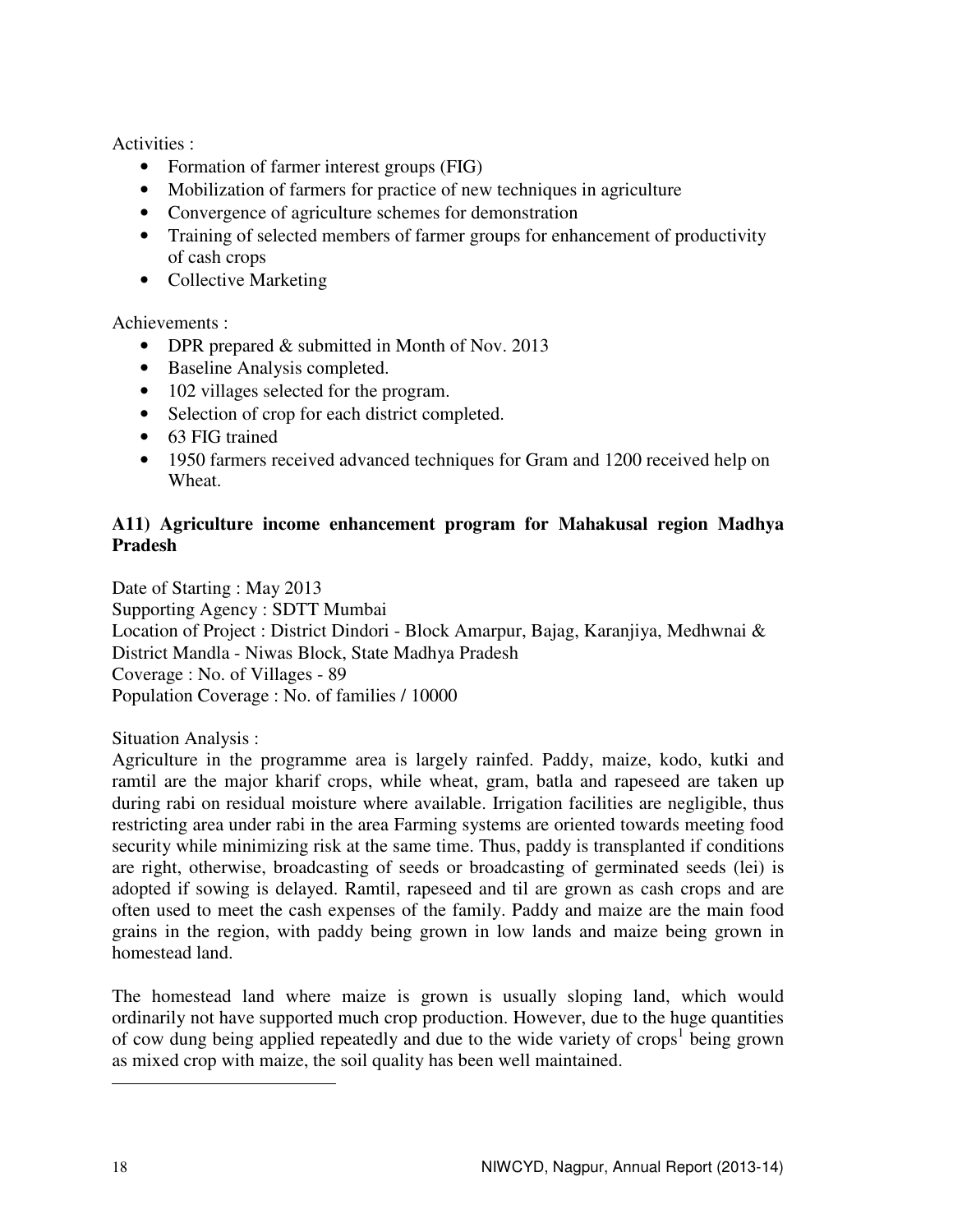Kodo, kutki, ramtil and arhar are grown on sloping lands, since they do not need much water. Gram is grown in medium lands where some moisture is available even during rabi.

Thus, it can be seen that agriculture in the programme area is well adapted to the topography, soils and climatic conditions of the area. However, productivity is low and mainly due to poor quality of seeds, poor seed replacement rates, high plant population density, lack of intercultural operations and poor nutrient and pest management. Given this situation, National Institute of Women Child And Youth Development to make an intervention in the area of agriculture technology and package of practices to improve the livelihoods of the people of the area. Accordingly, a pilot programme of "Income enhancement in agriculture in mahakusal regions" was launched in May, 2013.

Objectives of the Programme:

- The objective of the proposed program is to increase the agriculture productivity of the various crops in the region.
- The direct impact of improved agriculture productivity would be the increased food security for the households who currently report household food availability between 3-9 months in the year.

Thus, although the objective states food security as the focus, the expected outcomes cover other dimensions such as cash security and income enhancement as outcomes of the intervention.

| # | Activity        | No. of members    | Output                                                                                                                                                                                                                                                                                                                                                                                                                                                                                                                                                                                                                                                                                                                                           |
|---|-----------------|-------------------|--------------------------------------------------------------------------------------------------------------------------------------------------------------------------------------------------------------------------------------------------------------------------------------------------------------------------------------------------------------------------------------------------------------------------------------------------------------------------------------------------------------------------------------------------------------------------------------------------------------------------------------------------------------------------------------------------------------------------------------------------|
| 1 | Need Assessment | involved.<br>3000 | The first critical step in Productivity<br>enhancement program is farmers need<br>assessment, this could be done using<br>participatory tools like RRA, PRA, Farm<br>walk to better understand the cropping<br>system and pattern, diagnosis the reasons<br>for low yield and analyzing them with<br>farmers.<br>The analyses were initiated in these 25<br>villages which were selected before<br>initiation of<br>farm schools<br>and<br>demonstration plots. During the process of<br>PRA the crop rotation and the crop<br>selection for the fields were analyzed such<br>as Paddy, Pulses, Maize in the Khariff<br>season and Wheat, Gram, Peas for the<br>Rabi season. The following are the gaps<br>which were identified during crop PRA |

Activities carried out during the year :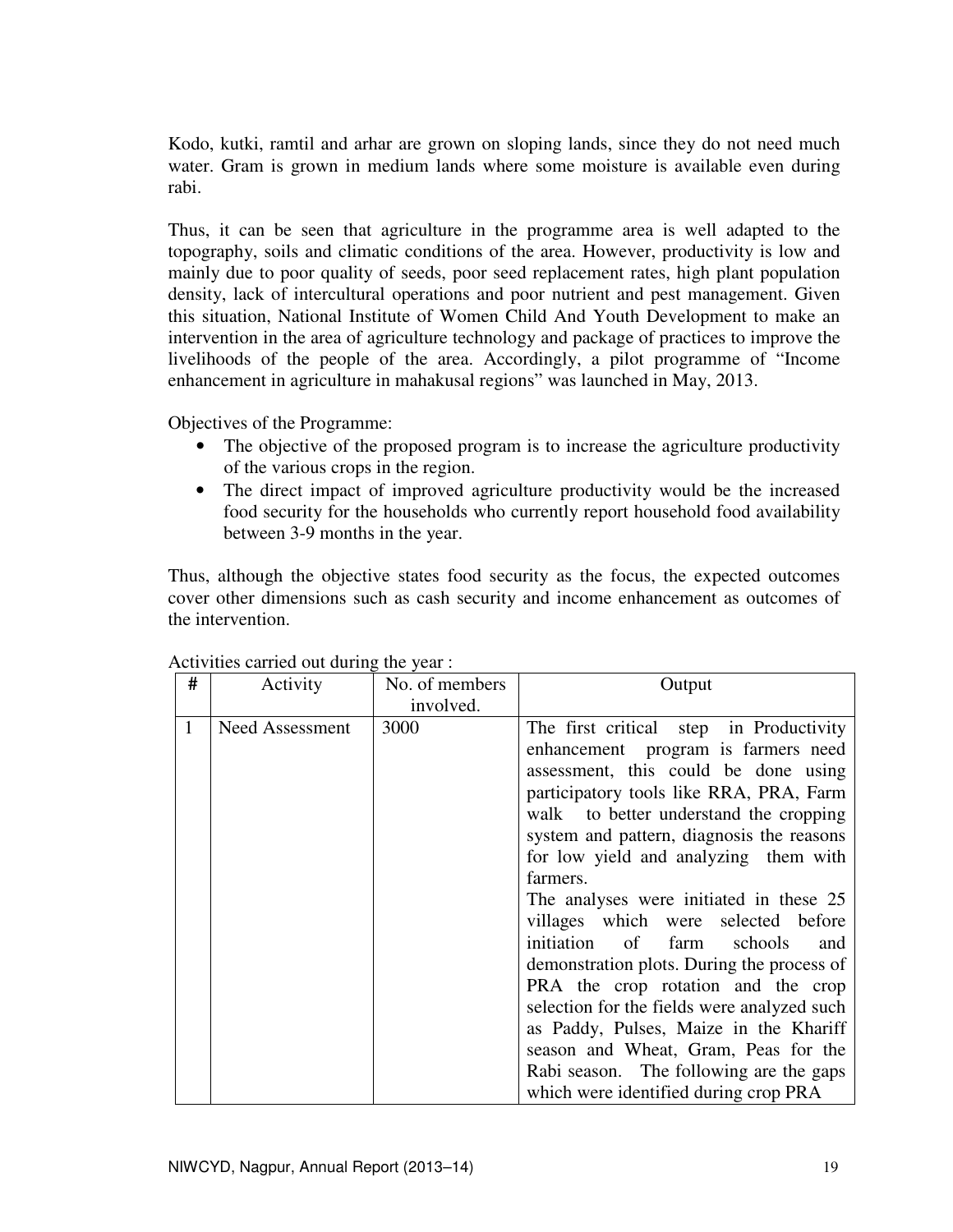| 2              | Selection of<br><b>Master Farmer</b> | 89   | The Gram Sabha was initiated in all the<br>89 villages selected villages for the<br>selection of the farmers for Farm Schools<br>and demonstration. Through the Gram<br>Sabha those farmers were selected who                                                                                                                                                                                                                                                                                                                                                                                                                                                                                                                                                                                                                                                                                                                                                                                                                                                                                                                                                                       |
|----------------|--------------------------------------|------|-------------------------------------------------------------------------------------------------------------------------------------------------------------------------------------------------------------------------------------------------------------------------------------------------------------------------------------------------------------------------------------------------------------------------------------------------------------------------------------------------------------------------------------------------------------------------------------------------------------------------------------------------------------------------------------------------------------------------------------------------------------------------------------------------------------------------------------------------------------------------------------------------------------------------------------------------------------------------------------------------------------------------------------------------------------------------------------------------------------------------------------------------------------------------------------|
|                |                                      |      | keenly interested to adopt the advance and<br>techniques of agriculture. The<br>new<br>following was the criteria for selection of<br>farmers for Farm Schools                                                                                                                                                                                                                                                                                                                                                                                                                                                                                                                                                                                                                                                                                                                                                                                                                                                                                                                                                                                                                      |
| 3              | Farm School                          | 75   | Learning by doing $\&$ observing, is<br>typically a group of farmers 25-30 who<br>meet fortnightly in a designated field<br>throughout the all critical stages of the<br>crop cycle. farmers devote considerable<br>time to agro ecosystem analysis and they<br>are encouraged to make observations of<br>important processes and relationships<br>such as the habits of harmful insects $\&$<br>actions of natural enemies . In regular<br>sessions from planting till harvest, group<br>of neighboring<br>farmers<br>observe $\&$<br>discuss dynamics of the crops ecosystem.<br>The organization has initiated 30Farm<br>schools during the kharif 2014 75 season<br>and 30 Farm Schools in the Rabi and next<br>Khrief 2014 . The technical knowledge<br>and guidance was given<br>by the<br>Agriculture scientists. The Agriculture<br>experts and Scientists of Krishi Vigyan<br>Kendara Dindori and JNKVV Jabalpur<br>provided technical knowledge and support<br>to the farmers of Farm School as per the<br>requirement. The Farm Schools were<br>organized at the following different<br>stages: under farm school 2500 farmer<br>benefitted in different stages of crop. |
| $\overline{4}$ | Demonstration<br>Agriculture         | 2280 | In the selected 89 villages of Agriculture<br>Innovation Program being implemented at<br>Dindori the farmers of the Farm school is<br>linked with the Demonstration plots. The<br>Farmers are trained in the Farm Schools<br>and the Demonstration plots are prepared<br>by them using the methods learned in<br>during the trainings. The training is<br>provided in the initial stages of the crop<br>cultivation.                                                                                                                                                                                                                                                                                                                                                                                                                                                                                                                                                                                                                                                                                                                                                                |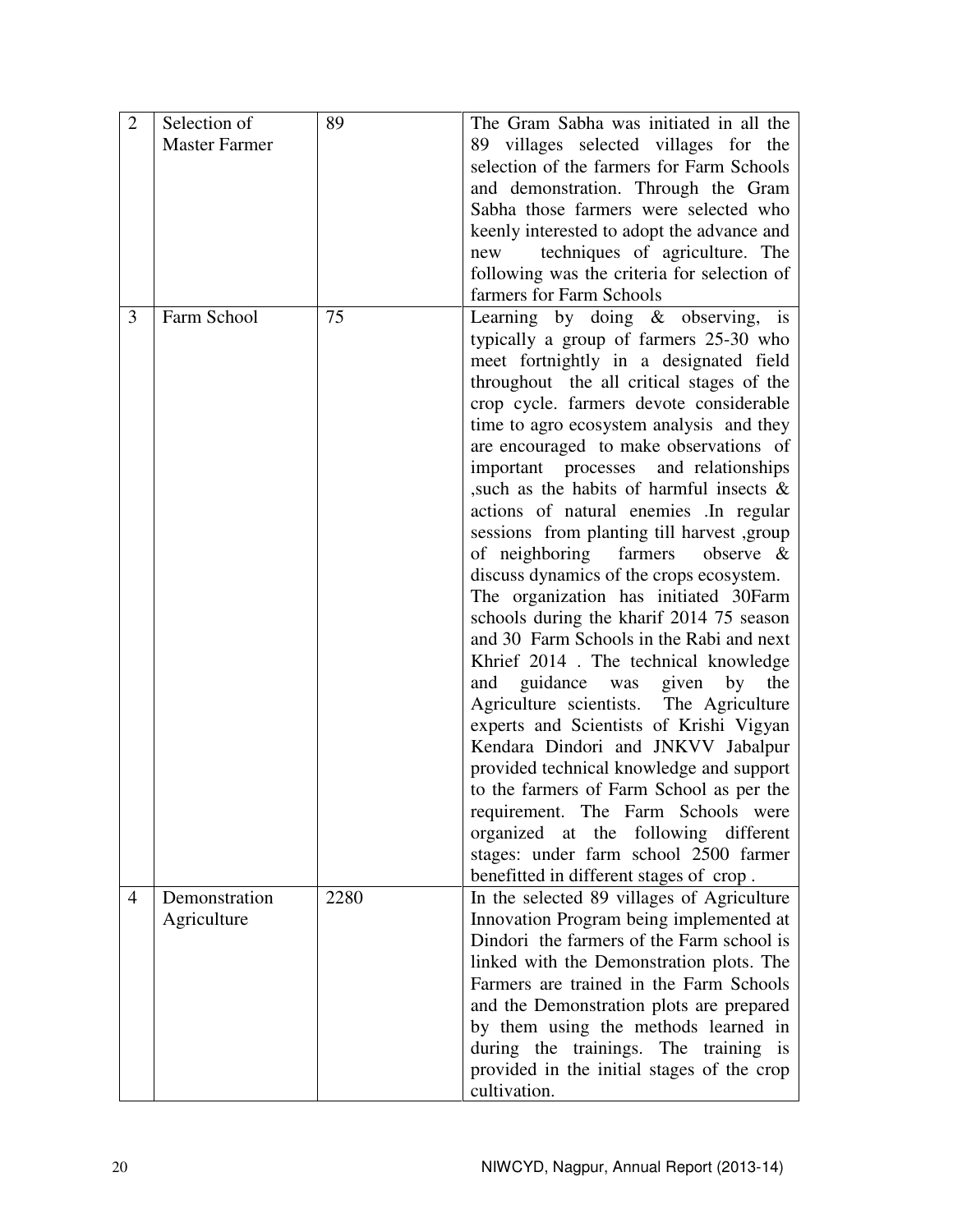|   |                         |                                 | The objective of the Demonstration Plot is<br>to observe the process and treatment<br>which is being adopted for the cultivation<br>of that crop and the neighboring farmer<br>can also adopt the similar process in his<br>field. These demonstration plots are set as<br>examples as for the other farmers of the<br>village.<br>This will<br>facilitate for increased<br>production and secure livelihood. In all<br>the villages the Farmer Farm Schools and<br>the Demonstration plots have been<br>developed in association with NIWCYD<br>Agriculture Research Centre<br>and<br>at<br>Dindori. The trainings have been imparted<br>with joint effort s which is being adopted<br>by the farmers for sowing and cultivation<br>of crops. 2280 Farmer Directly Benefited<br>in 4 Season of Crop. |
|---|-------------------------|---------------------------------|-------------------------------------------------------------------------------------------------------------------------------------------------------------------------------------------------------------------------------------------------------------------------------------------------------------------------------------------------------------------------------------------------------------------------------------------------------------------------------------------------------------------------------------------------------------------------------------------------------------------------------------------------------------------------------------------------------------------------------------------------------------------------------------------------------|
| 5 | Demonstration<br>Allied | 125                             | NIWCYD initiated for the farmers in<br>coordination with Horticulture department<br>and provided support for vegetable seeds,<br>fertilizers,<br>seed<br>treatment,<br>manure,<br>providing<br>pesticides,<br>by<br>other<br>and<br>material. In all the villages of the program<br>area Vegetables Demonstration Plots were<br>prepared by the farmers in guidance and<br>training by the organization with support<br>Horticulture<br>department.<br>125<br>from<br>Farmers were benefited from this.                                                                                                                                                                                                                                                                                               |
| 6 | <b>Farmer Training</b>  | 33 Training at<br>Village Level | A training program was conducted for<br>trainers for Farmer Farm schools and<br>workers.<br>Field<br>Extension<br><b>This</b><br>was<br>conducted at Agriculture Research Centre<br>Dindori and JNKV Jabalpur.<br>These<br>trainers were responsible for conducting<br>further trainings at the village level for<br>Farm schools. The trainings were mainly<br>conducted on the issues and gaps which<br>were identified during the analyses of<br>Crop PRA. The mainly the objective of<br>the training was INM & IPM. These<br>Master trainers were responsible for the<br>trainings for farmers of farm schools at<br>village level.                                                                                                                                                              |
| 7 | Farmer Exposure         | 4 Exposure in                   | The exposure visits were conducted at                                                                                                                                                                                                                                                                                                                                                                                                                                                                                                                                                                                                                                                                                                                                                                 |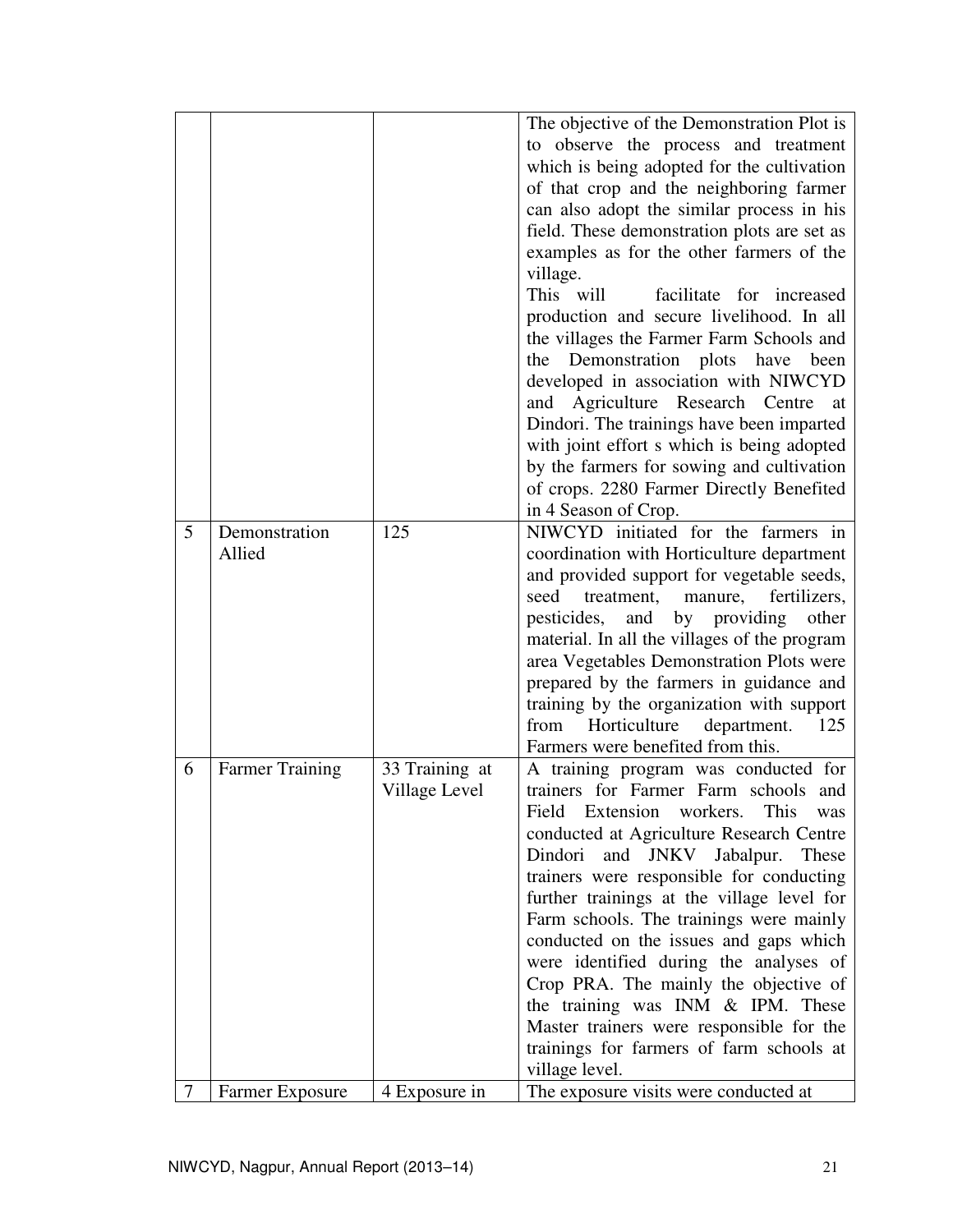|   |             | Inter District and | KVK Dindori, JNKVV Jabalpur and            |  |  |
|---|-------------|--------------------|--------------------------------------------|--|--|
|   |             | Inter Cluster      | Technology Fair Bhopal to understand       |  |  |
|   |             |                    | SRI technique in paddy cultivation,        |  |  |
|   |             |                    | Intercropping, and new implement of        |  |  |
|   |             |                    | agriculture & inter village exposure were  |  |  |
|   |             |                    | organized to show the impact of SRI and    |  |  |
|   |             |                    | Vegetable cultivation field day for        |  |  |
|   |             |                    | sharing of experience                      |  |  |
| 8 | Convergence | 1500               | Horticulture department<br>The<br>and      |  |  |
|   |             |                    | Agriculture at Dindori & mandla provided   |  |  |
|   |             |                    | Seeds, chemicals for seed treatment,       |  |  |
|   |             |                    | medicines, and fertilizers to support the  |  |  |
|   |             |                    | program. The field staff of the            |  |  |
|   |             |                    | organization selected the farmers in the   |  |  |
|   |             |                    | selected 89 villages of the program        |  |  |
|   |             |                    | implemented area. Through this process     |  |  |
|   |             |                    | the demonstration plots were initiated and |  |  |
|   |             |                    | organized for vegetables cultivation.      |  |  |
|   |             |                    |                                            |  |  |

Impact of Interventions :

- Further, in order to teach others and conduct FFSs, their capacity on conducting meetings, ability to communicate, and understanding of the technical issues were built up by conducting training programmes. However, in many cases, 2 year has not been sufficient for them to acquire enough capacity to be able to deliver effectively and independently with respect to these tasks.
- Most of the Lead farmers could satisfactorily explain the various steps in SRI, but many could not explain clearly the rationale behind the specific steps.
- Similarly, most of the farmers that had adopted SRI, said that they had learnt the techniques by attending FFS and observing demonstration plots of lead farmers. However, not all techniques had been implemented properly in their fields.
- For example, all farmers mentioned that proper spacing of paddy during transplanting is essential to enable weeding by use of Weeders later on.
- This indicates that while the FFS have been good in terms of delivering the knowledge of the techniques.
- FFS has been effective as a learning forum for farmers to learn new techniques through a process of "Learning by doing & learning by seeing". It has also been an effective forum for learning by sharing experiences.
- The Lead Farmer as a teacher at the FFS and as the extension agent to monitor the degree and quality of adoption of the techniques in other farmer fields has not been very effective.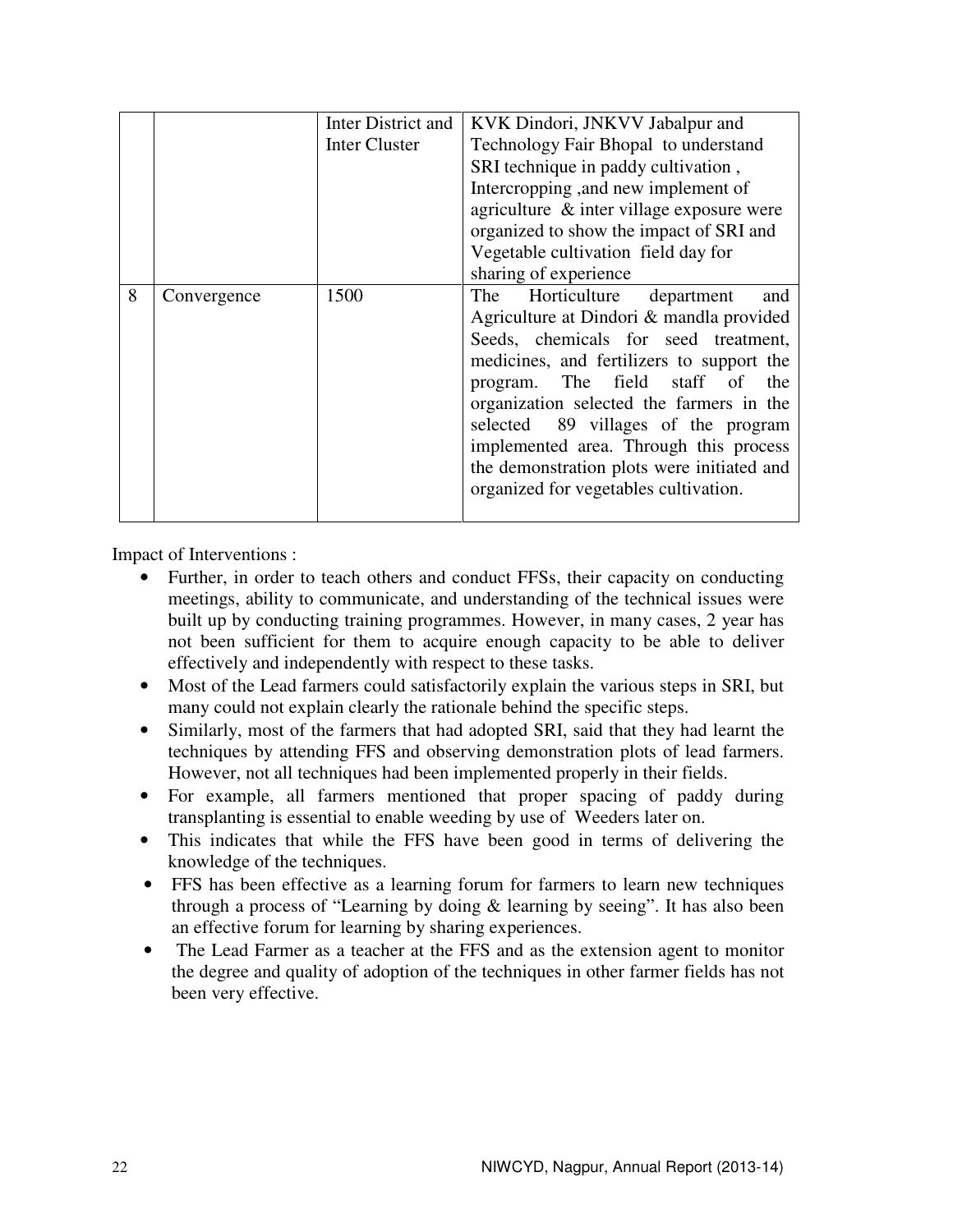# **B. CHILD RIGHTS AND EDUCATION**

# **B1) Girl Child Protection Project, MP**

Date of Starting : Oct. 2009

Supporting Agency : Paul Hamlyn Foundation

Location of Project : Bhopal, Itarsi & Katni railway platforms

Population Coverage : 150 Girls living on railway platforms

Objectives:

- 1. To ensure the rehabilitation of girls in need and care protection and their linkages with education.
- 2. To prepare the children to return back to home from railway platforms and JJ institutions.
- 3. To provide a safe and caring environment in JJ girl's institutions and mobilizing staff participation in processes.
- 4. To sensitize and develop the capacities of JJ institutions/CWC/Juvenile Justice Boards and railway authorities for proper rehabilitation of the children.
- 5. To build the alliance with organizations to advocate the issues in child protection.
- 6. To bridge the resource pool for development of infrastructure in institutions from government and civil society organizations.
- 7. To organize de-addiction processes with the girls on platforms.
- 8. To draw special attention on girl child and child labor for linking them with education on railway platform.
- 9. To develop a model of rehabilitation of the platform children in the State of Madhya Pradesh.
- 10. To build the capacities of girls in need of care and protection through their skill development and vocational trainings.

| $\#$ | Name & brief description of | Date $&$      | <b>Beneficiaries</b> | Remarks               |
|------|-----------------------------|---------------|----------------------|-----------------------|
|      | the activity                | Location      | covered              |                       |
|      | Family tracing & Home       | April –Sept   | 268                  | 103 Girl children     |
|      | placements                  | 2013          |                      |                       |
| 2    | Skill Development camp      | $26$ Aug - 05 | 25                   |                       |
|      |                             | Sept 2013     |                      |                       |
| 3    | <b>Adolescent Conclave</b>  | 26 September  | 182                  | 40 ICDS centers are   |
|      |                             |               |                      | covered under the     |
|      |                             |               |                      | program.              |
| 4.   | Meeting with Youth /        |               | 15                   | 24 sessions organized |
|      | younger children            |               |                      |                       |

Activities carried out during the year:

Major Achievements:

- 83 children from railway platform sent back to their homes.
- 25 girls are motivated to attend the educational activities during the skill development camp.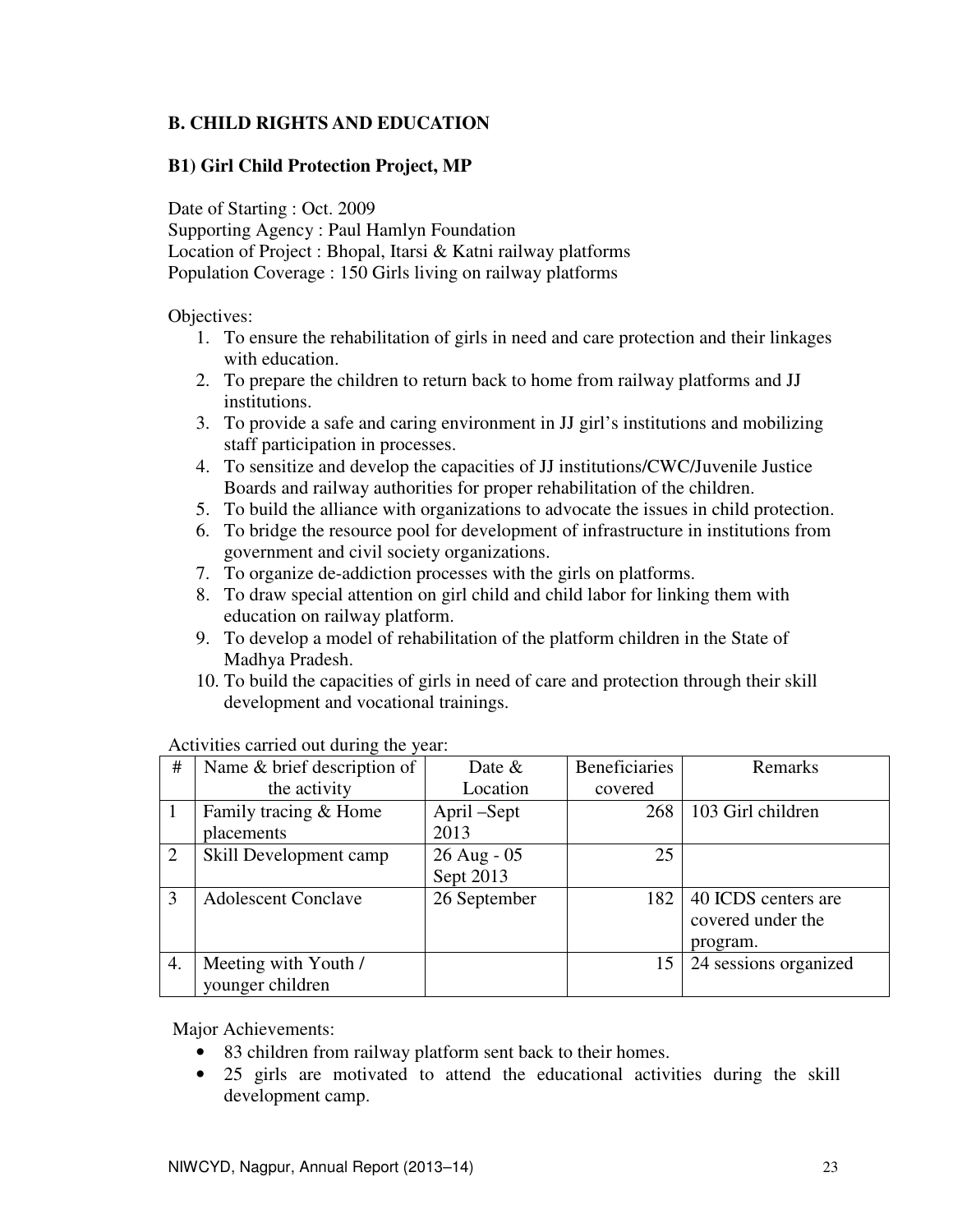• Child welfare committees are mobilized to support the children from railway platforms.

# **B2) Child Rights for Change Project, Maharashtra**

Date of Starting : May 2009 Supporting Agency : Save the Children International Location of Project : Block - Karanja / District- Washim / State- Maharashtra Coverage : No. of Villages – 41 Location of Project : Block - Manora / District- Washim / State- Maharashtra Coverage : No. of Villages – 59

Objectives :

All children are in age group between 6 to 14 yrs are in school, No any childs are working in any area as paid labour. Sustainability of famly member through SHG concept. Four major components are as below -

- A) Child Protection
- 1) At least 90% of target communities are able to significantly reduce child labour effect child protection interventions
- 2) strengthened state law leads to significant reduction of exploitative child labour in agriculture
- B) Inclusive Education
- 1. ( 90% of 3-6 years olds total) from 100 project villages acquire quality pre school readiness skills
- 2. Ensure a quality learning environment for all primary school children in 156 villages .
- C) Women Empowerment
- 1. Ensure that at least targeted households access adequate and appropriate sources of income.
- D) Preventive Health : Ensure at least 50% in child laborers reporting cotton field related illness.

During the year under consolidation phase inputs were provided to different stakeholders and community including village volunteers for continuation of campaign of elimination of child labour. The programme was handed over to concern gram panchayat and block forums.

# **B3) Rajiv Gandhi National Creche Programme – MP, CG and Maharashtra**

Total 271 Creches are being run by the organization in three states – 90 in Chhattisgarh, 60 in Madhya Pradesh and 121 in Maharashtra. 6775 children from tribal, dalit and BPL families are benefited from this scheme. The programme is supported by Central Social Welfare Board, New Delhi.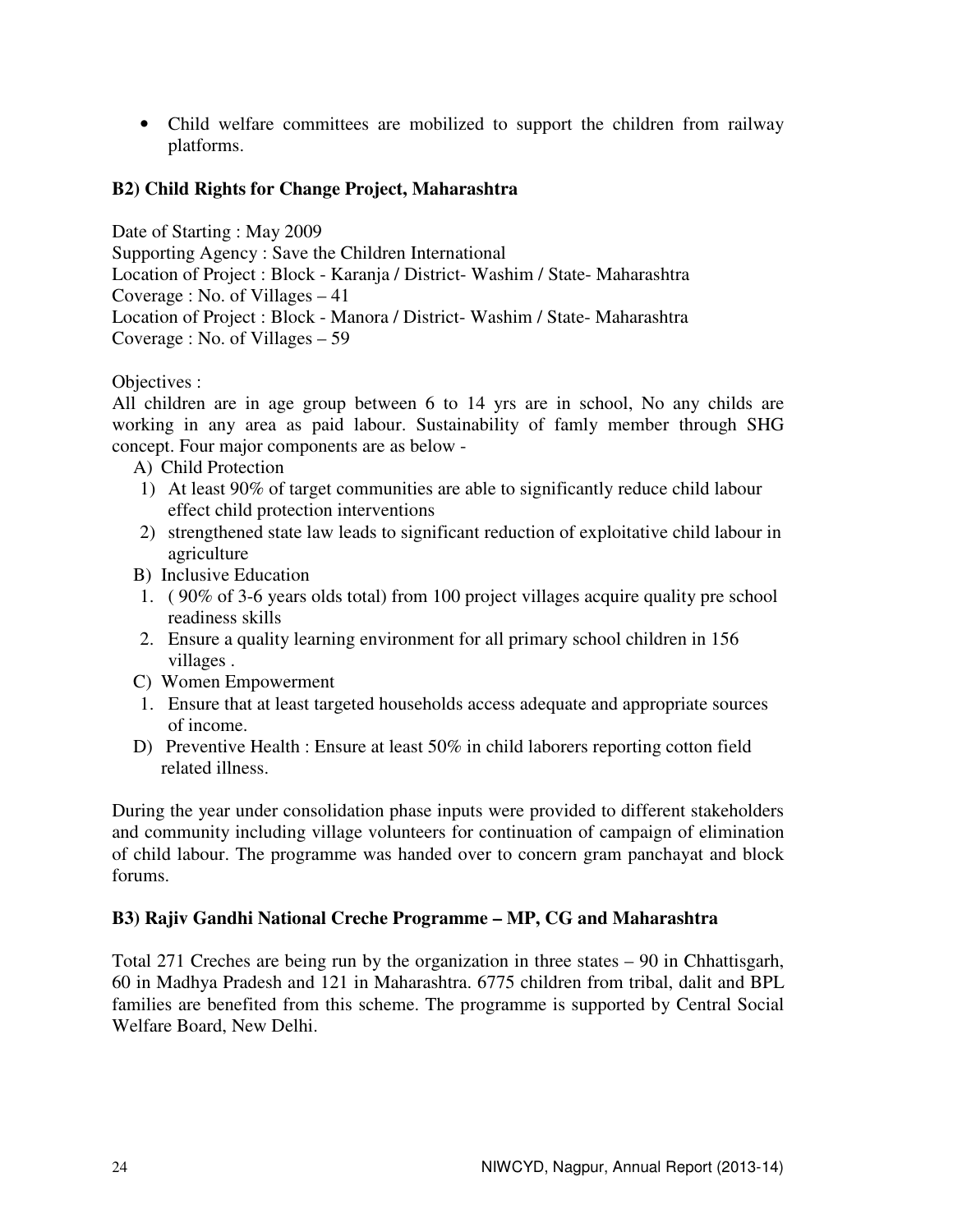# **B4) Girls Education Program, MP**

Date of Starting: July 2011 Supporting Agency: Room to Read India Trust, Delhi Location of Project: Ghoradongri, District Betul (MP) Population Coverage: 125 Girls of  $6^{th}$  and  $7^{th}$  Standard

Objectives:

The short term as well as long term objectives of the project is as under;

- To strengthen the capacities of girl children enrolled in  $6<sup>th</sup>$   $8<sup>th</sup>$  standard of the school under the project.
- To train the girl children on life skills.
- To help the children through supportive tutoring and mentoring for quality education.
- To motivate and mobilize parents / community participation in completing girl children education from the project area.

| #  | Name & brief description of the activity | Date & Location | <b>Beneficiaries</b> |
|----|------------------------------------------|-----------------|----------------------|
|    |                                          |                 | covered              |
|    | Balika Siksha Sankalp Saptah             | 14November -20  | 154                  |
|    |                                          | November        |                      |
| 2. | School Management Committee training     | 30 November     | 20                   |
| 3. | Saheli Ki Maa – International Women      | 8 March         | 400                  |
|    | Day celebration                          |                 |                      |
| 4. | <b>School Based Activities</b>           |                 | 125                  |
| 5. | Support to education through stationary  | August          | 125                  |
|    | & other material                         |                 |                      |
| 6. | <b>Tutoring Support</b>                  | $Sep - Dec$     | 116                  |

Activities carried out during the year:

Major Outcomes:

- 125 Girls supported through the program.
- 400 people from community mobilized on education.

#### **B5) CHILDLINE, Wardha, Maharashtra**

The project started with support from Childline India Foundation, Mumbai from Jan 2012 at Wardha. During the first three months of the project office was established, staff was appointed and outreach meetings were conducted in the city for awareness of the scheme.

Total Calls made for outreach : 3,072 Children given Institutional Support : 174 Children supported through Childline Center for shelter & rehabilitation : 1,615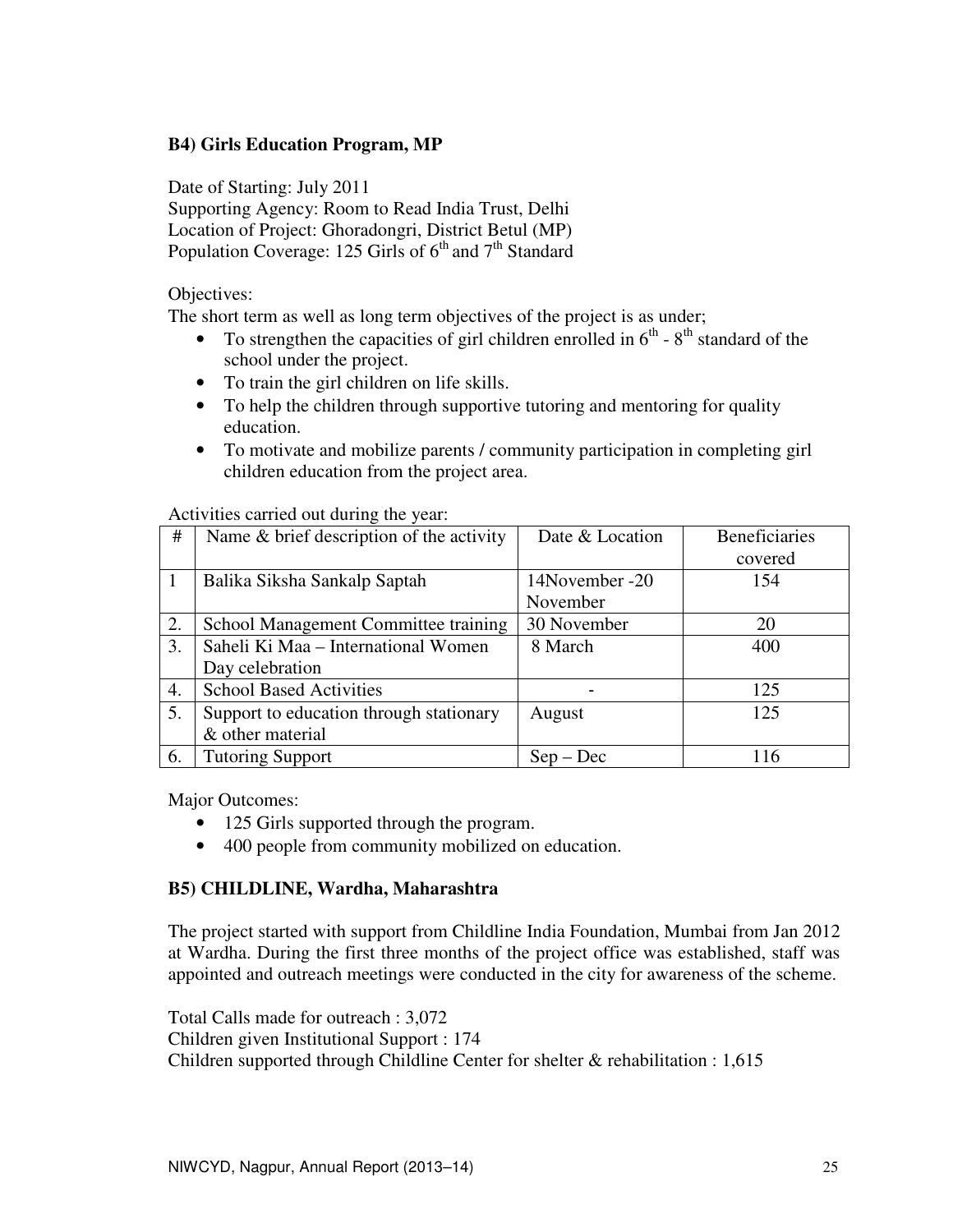# **B6) CHILDLINE, Mandla, Madhya Pradesh**

The project started with support from Childline India Foundation, Mumbai from Jan 2013 at Mandla, MP. During the first three months of the project office was established, staff was appointed and outreach meetings were conducted in the city for awareness of the scheme.

Total Calls made for outreach : 206 Children given Institutional Support : 75 Children supported through Childline Center for shelter & rehabilitation : 106

# **B7) Campaign on Ensuring Child Rights & Education**

- Year of Starting: 2012
- Supporting Agency: ACTIONAID
- Location of Project: BHOPAL, (M.P.)
- Project Location : Bhopal
- Number of villages covered directly under the project : 20 slums of city and 1 displaced slum
- Total population under direct project coverage : 22748
- Women : 10747
- Men : 12001
- Children groups : 17

Objective:

- To promote child participation and their rights in slum communities
- To promote the children right to education in the communities
- Build capacities of children regarding their rights

Major Activities carried out during the year:

| #              | Name $\&$ brief description of the Date $\&$ Location |                | <b>Beneficiaries</b> | Remarks           |
|----------------|-------------------------------------------------------|----------------|----------------------|-------------------|
|                | activity                                              |                | covered              |                   |
|                | "Bachhon Ki Sune Abhiyan"                             | December 2012  | More<br>than         | 11 Districts &    |
|                |                                                       |                | 2000                 | <b>NGOs</b><br>30 |
|                |                                                       |                |                      | participated      |
| $\overline{2}$ | Children Enrollment in schools                        | Till December  | 240                  |                   |
|                |                                                       |                | (141M:99F)           |                   |
| $\mathcal{R}$  | Training of school management                         | 22 March 2012  | 18 schools           |                   |
|                | committee                                             |                |                      |                   |
| 4.             | Siksha Samvad Program                                 | 29 August 2012 | 40                   |                   |

Key Achievements during the year:

- Children organizations from communities helped to enroll 135 children through their efforts. 11 girl child labor linked with education
- School monitoring committees activated and trained according to the act.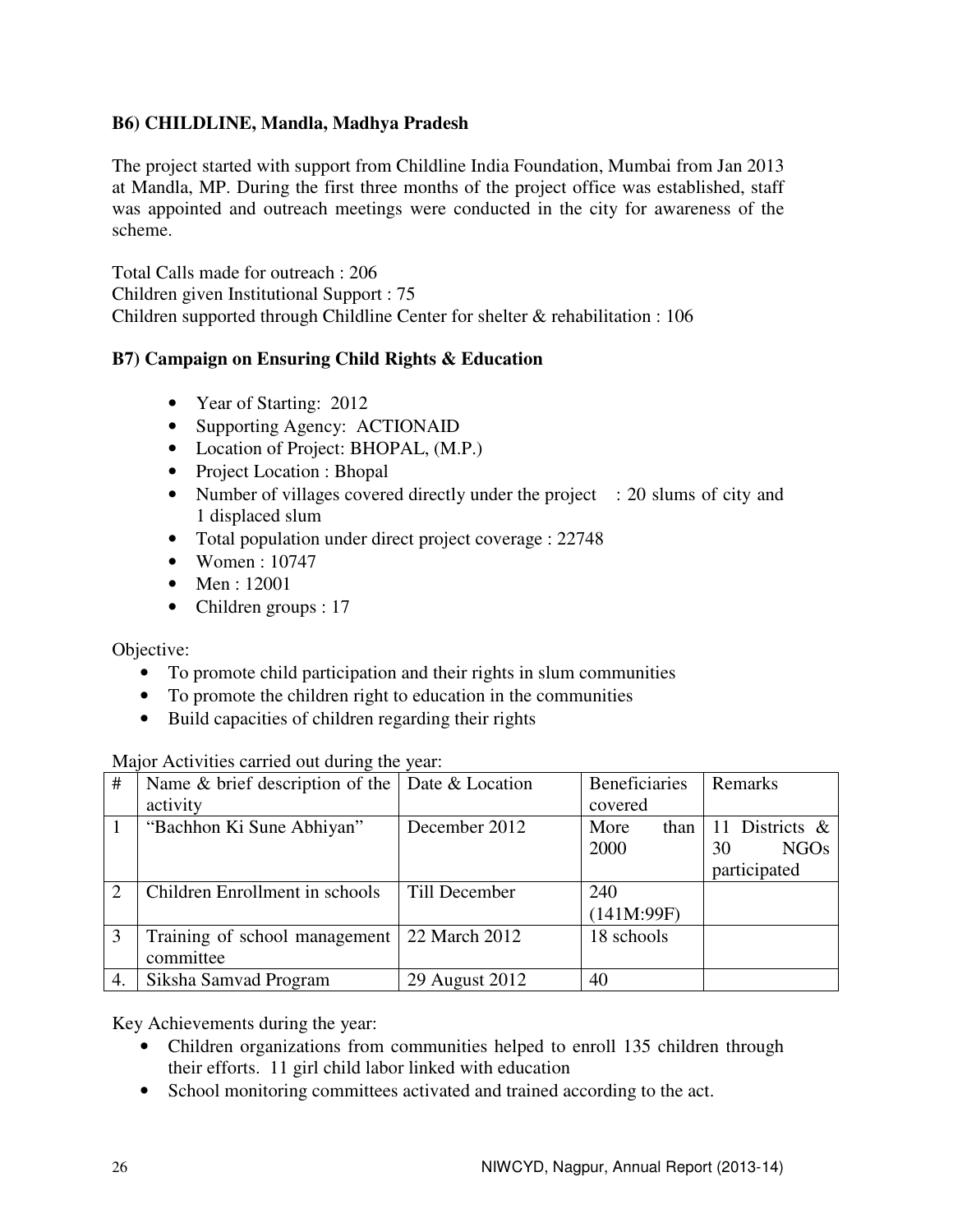• Women committees start monitoring the cases of abuses.

# **B8) Smile –Soul**

Date of Starting : August 2013 Supporting Agency : IGSSS, Delhi Location of Project : Bhopal Population Coverage : 14233

Objectives:

- The short term as well as long term objectives of the project is as under;
- To create spaces for self discovery and exploration through exposure and experiential learning. (Counseling, mentoring, youth collectives, youth camps, etc.)
- To develop capacity building mechanism for self-development through Life skill and leadership trainings.
- To lead the change in society through self- designed and self-driven campaigns, advocacy on Youth issues

Activities carried out during the year:

| #  | Name & brief description of the     | Date & Location  | <b>Beneficiaries</b> |  |
|----|-------------------------------------|------------------|----------------------|--|
|    | activity                            |                  | covered              |  |
|    | Self awareness Training             | 24-25 Sep 2013   | 21 Youths            |  |
| 2. | Participation in adolescent forum & | 26 September     | 54 girls             |  |
|    | conclave                            |                  |                      |  |
| 3. | Life Skill Training                 | 22-23 Nov 2013   | 24 Youths            |  |
| 4. | Capacity building training          | $1st$ December   | 21 youths            |  |
|    |                                     | 2013             |                      |  |
| 5. | Youth Camp                          | 19-25 January    | 30 Youths            |  |
| 6. | Regional Youth Network meeting MP   | $7th$ March 2014 | 250 Youths           |  |

Major Outcomes:

- 03 Active youth groups are formed and 02 more groups initiated with 389 youths are convinced and mobilized to join the program through membership of 112 youth representatives from slums.
- The youth initiated a survey of 0-5 year's children in the community by sharing their personal details and helped to complete their profiles.
- The youth group planned their action priorities of next 06 months for demanding the ICDS centre, even after completion of the project activities.

# **B9) Ladli Shelter Home for Platform Children**

The Ladli Shelter home was started in the year 2012 to help the girls surviving on and around the railway platform of Bhopal. This Center was approved by MP Govt. Dept. of Women and Child Development, Bhopal.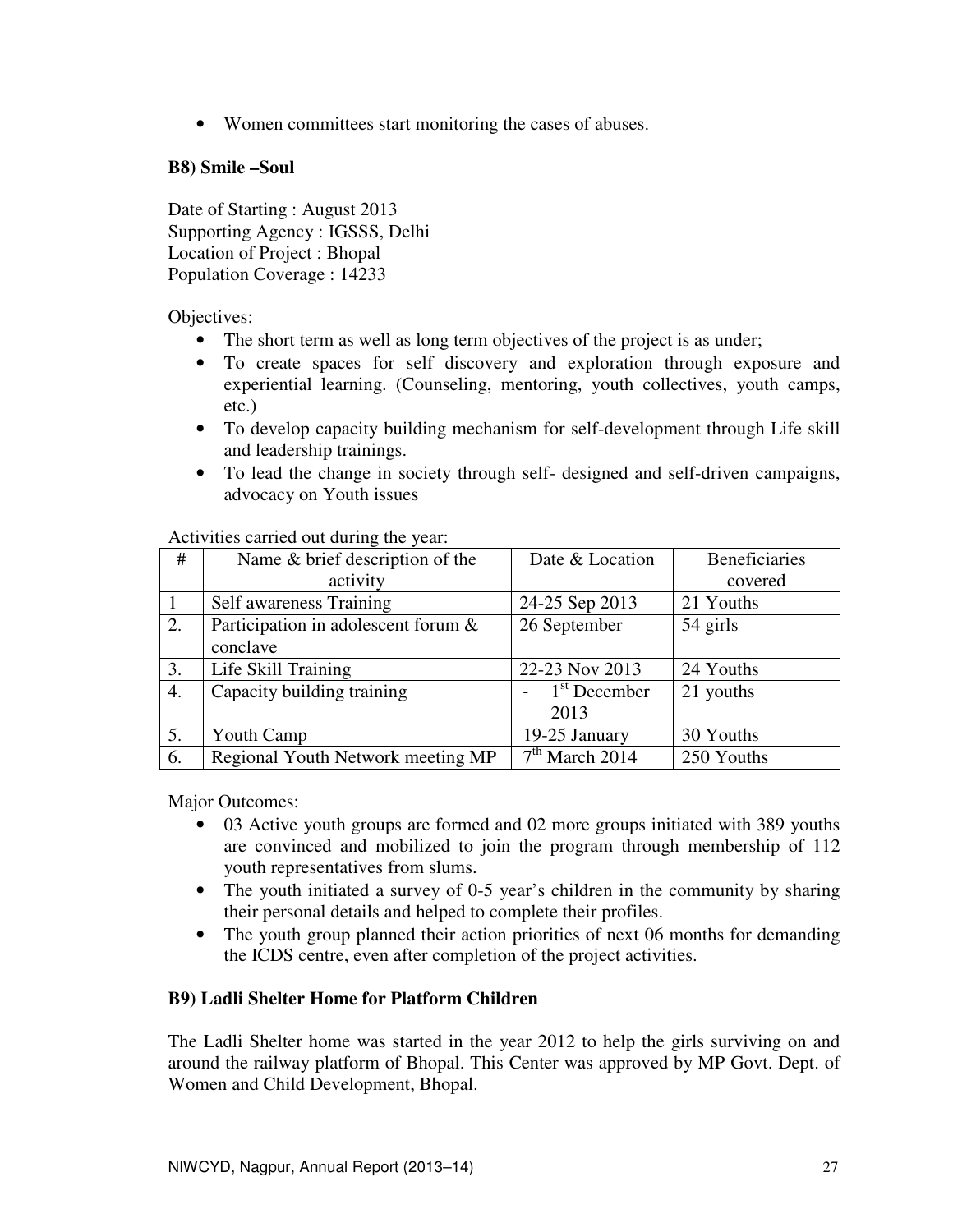Details of the girls supported during the year 2013 are as under;

- Contacted Children -106
- Family Tracing & Home placements of children-79
- Total Girls in Ashray Grah 27
- School Going Girls from shelter 21
- Aadhar Card made -25 Girls (Old-23 & New-2)
- Maximum No of Girls gained 2 to 3kg of weight
- Two Children participated in skill Development camp & conclave.
- 7 Girls Were linked to neighbouring ICDS centre

# **C. HEALTH**

# **C1) Akshya India Global Round - 9 T.B. Project**

Date of Starting: October 2010 Supporting Agency: Lepra Society Location of Project: Vidisha & Raisen Coverage: 12000 people Objectives:

- To aware the community people on the issue of tuberculosis and its symptoms as well as cure.
- To train the health staff on soft skills regarding tuberculosis.
- To facilitate the rural health care providers and their engagements in the project activities.

| S.No                  | Name of Activity                                | <b>Total Meeting</b> | Total       |
|-----------------------|-------------------------------------------------|----------------------|-------------|
|                       |                                                 | &Training            | Participate |
|                       | Community & School Sensitization Meeting        | 180                  | 3600        |
| $\mathcal{D}_{\cdot}$ | Soft Skill Training in Health Staff             | 2                    | 70          |
| 3                     | Half Yearly Follow-up Meeting with Health Staff | 21                   | 357         |
| 4                     | Rural Health Care Provider Training             |                      | 62          |
| 5                     | <b>International Women Day</b>                  |                      | 153         |
| 6                     | World T.B Day                                   |                      | 148         |
|                       | <b>Sputum Collection Centers</b>                |                      | 195         |

Activities carried out during the period

Major Achievements:

- A trained team on Tuberculosis.
- More than 5000 people mobilized on issue of TB.
- Around 200 cases refereed to health department from field area.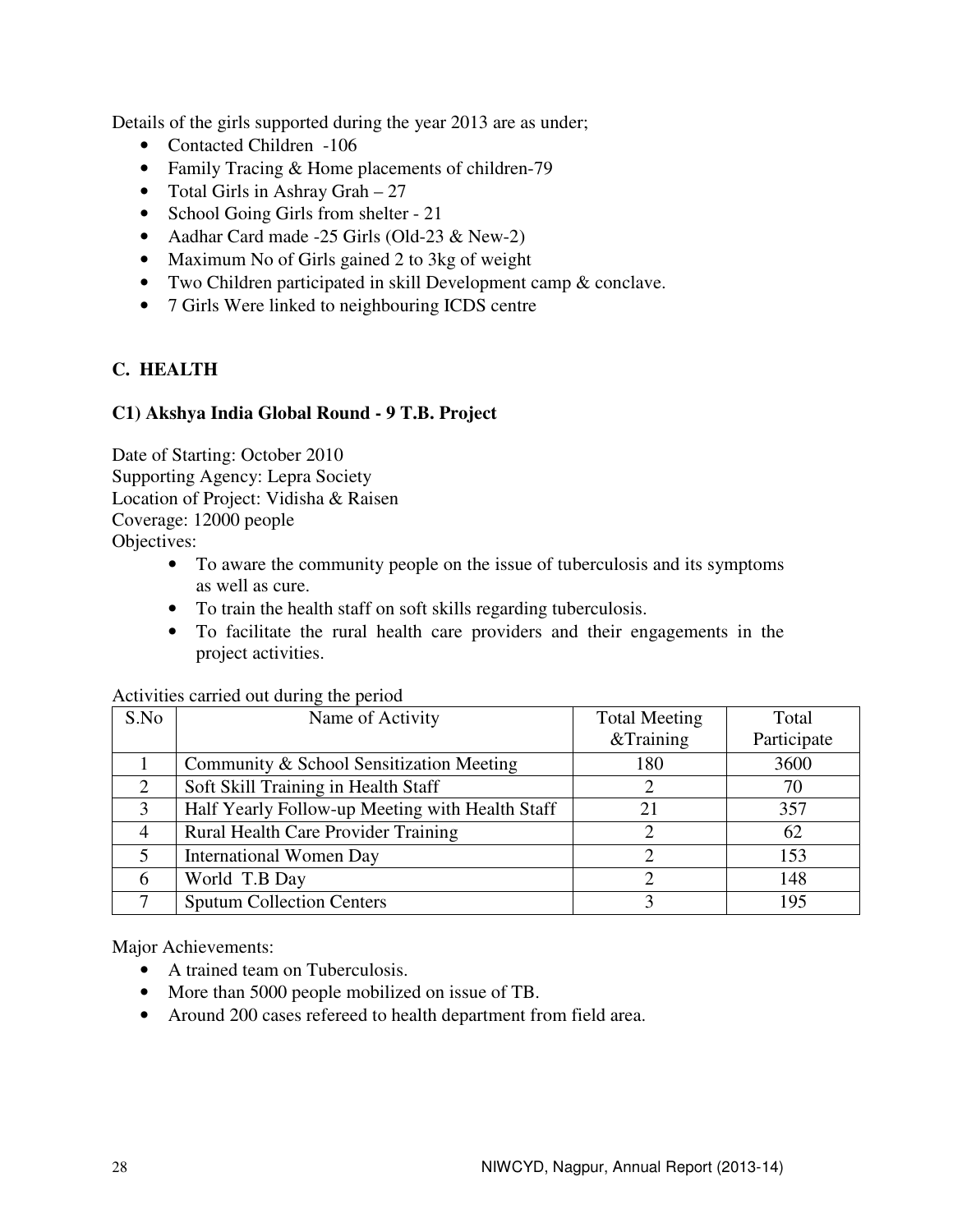#### **C2) Mobile Medical Unit, Madhya Pradesh**

Ambulance was made available to the project area in Baiga Chak, Dindori district, Madhya Pradesh. This mobile medical unit covers 52 villages in the region and is equipped with medical facilities and medicines. One doctor and nurse accompanies the unit on weekly camps being conducted in different clusters. District Health Officers are actively cooperating in this effort. 6,200 Primitive tribes were covered by the unit. Serious patients and pregnant women are taken to the nearest hospital for further treatment.

### **C3) Home Based Neonatal Care (HBNC)**

This project is continued in 16 villages of Mansar area of Nagpur district. Regular health services are being made available to new born by women health workers. Child Mortality Rate in the project reduced by more than 40 % due to handling of pneumonia and sepsis cases.

### **C4) Implement PLA approach with SHGs for improved demand for HNWASH in Sagar district - CBA – PLA (Sanjhi Sehat)**

Date of Starting : December 2013 Supporting Agency : Family Health International Location of Project : 03 blocks of Sagar District (Rehli, Kesli & Devri) Population Coverage : 1833 Self Help Groups

Objectives:

- Build systems & capacities to support implementation, integration and sustaining of PLA process.
- Improve awareness & demand for HNWASH services among women SHG members & the larger community through PLA processes.
- Strengthen linkages with government service providers to ensure access to quality HNWASH services
- Document & report performance, disseminate learnings and support evidence generation for scale up.

| # | Name & brief description of the | Date & Location    | <b>Beneficiaries</b> |
|---|---------------------------------|--------------------|----------------------|
|   | activity                        |                    | covered              |
|   | SHG & Village mapping           | January – February | 1833                 |
|   | <b>Training of Trainers</b>     | 24-26 Feb          | 30                   |
|   | District Level Launch of Sanjhi | 13 March 2014      | 200                  |
|   | Sehat Project                   |                    |                      |

Activities carried out during the year:

Major Outcomes:

- Team recruited and field processes initiated.
- Mapping of 1833 SHGs completed in the field area of 03 blocks.
- A team of PLA facilitators is in place.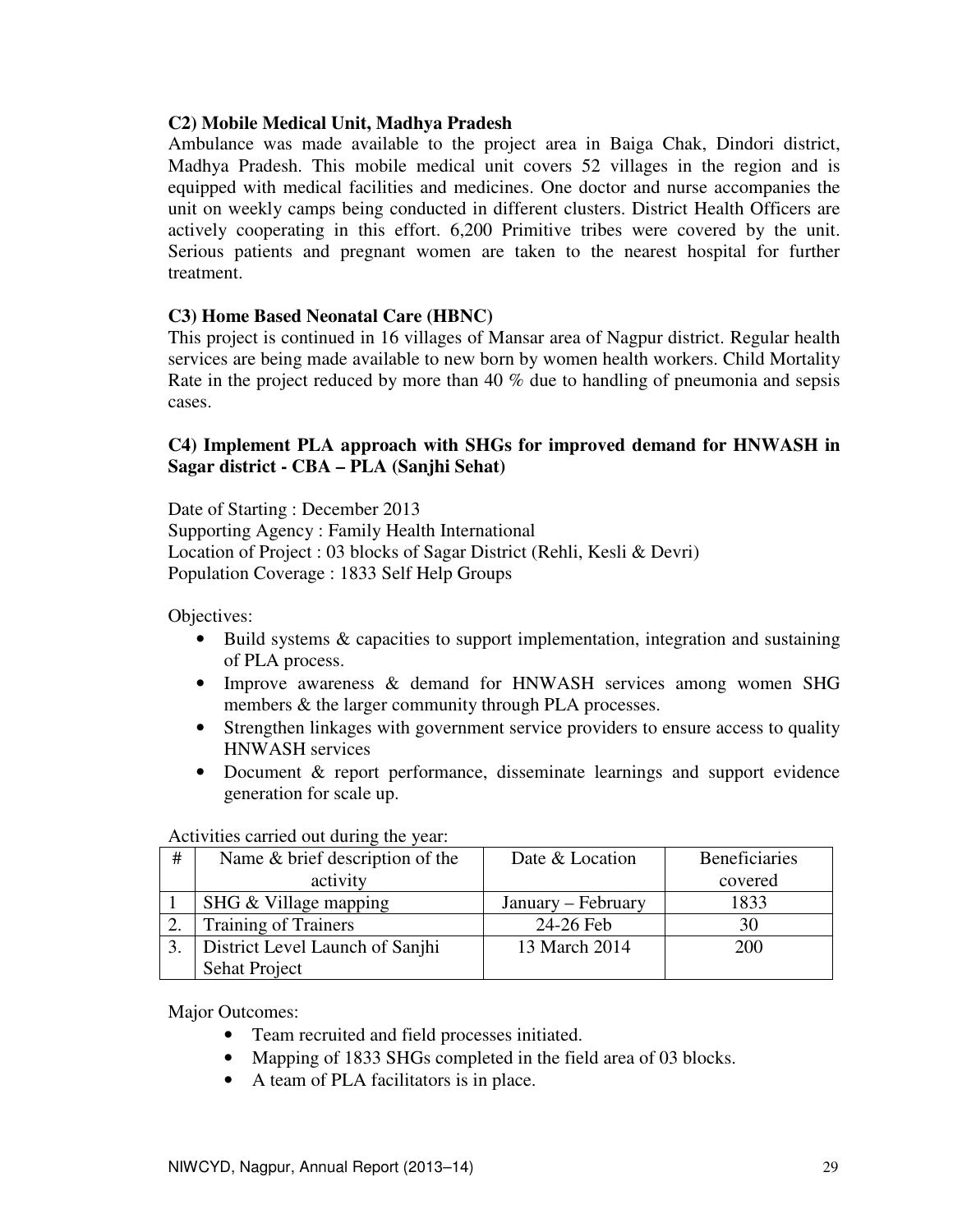# **C5) Promotion of Zinc & ORS for reduction of diarrhea and averting its occurrence in Four districts of Madhya Pradesh**

Date of Starting: August 2013 Supporting Agency: Family Health International Location of Project: 04 Districts (Katni, Damoh, Umariya & Shahdol) Population Coverage: 3000 Rural Health Care Provider

Objectives:

- Enumerate all the villages and create a data base of all RHCPs in four districts classified into A, B, and C categories as per the patient load in the 04 districts.
- Build the disease & product knowledge of the identified RHCPs and drug stores to increase the prescription and usage of Zn & ORS for treatment of childhood diarrhea in the 04 district.
- Ensure regular usage and off take of Zn & ORS by the identified RHCP & drug stores through continuous follow up & detailing.
- Work in close coordination with identified pharmaceutical companies to ensure supplies of Zn & ORS reach the RHCP & drug stores

Activities carried out during the year:

| # | Name $& brief description of$   | Date & Location  | <b>Beneficiaries</b> |
|---|---------------------------------|------------------|----------------------|
|   | the activity                    |                  | covered              |
|   | RHCP $&$ Village mapping        | $Sep - Nov 2013$ | 3240                 |
|   | <b>RHCP</b> Meetings on Zn $\&$ | $Dec - Mar$      | 2700                 |
|   | ORS                             |                  |                      |

Major Outcomes:

• Mapping of 3240 rural health care providers completed in 04 districts.

# **C6) Toward Health and Dignity Improving Water, Sanitation and Hygiene (WASH) in Madhya Pradesh**

Date of Starting : Dec. 2013 Supporting Agency : Water Aid, Bhopal, Madhya Pradesh Location of Project : All Seven Block of Dindori District & Rahali Block of Sagar District Coverage : No. of Villages - 784 Population Coverage : No. of families - 700000

Situation Analysis :

Dindori is a tribal dominated district with all 7 blocks being notified under Tribal Sub Plan by Planning Commission of India. Reserved categories constitute 70.31% of total district population with Baiga,Koal, Pardhan, Dhula, Bhoomia and Agaria as key tribal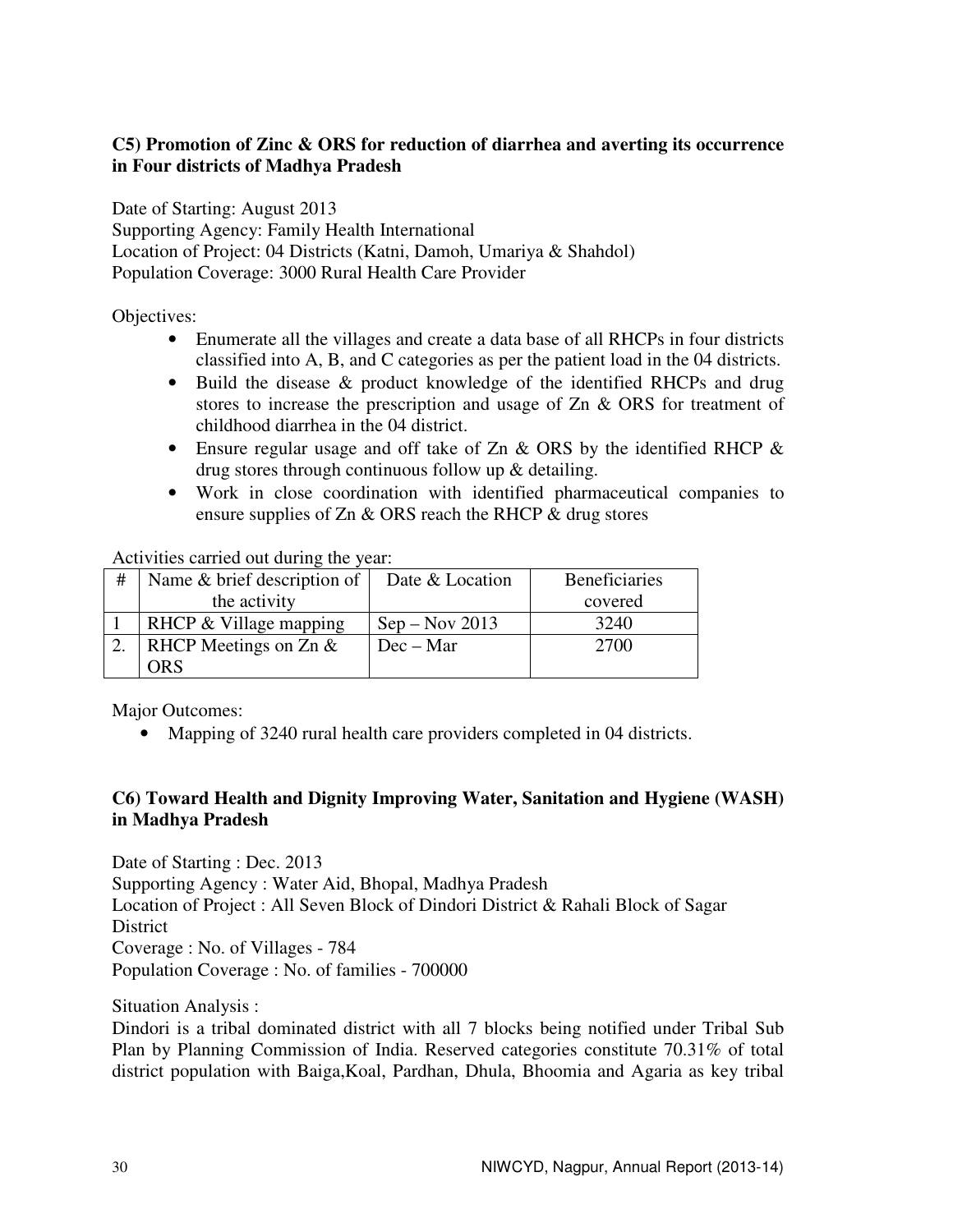groups. District has significantly lower literacy rate of 65.47% in comparison to state average of 75.15%.

Number of Panchayats in 7 blocks are 363 with 899 villages. There are 4059 habitations with 3303 dominated by tribals.

TSC/NBA in Dindori is operational in 363 GPs of the 7 Blocks. So far 22 GPs are awarded with Nirmal Gram Puruskar (NGP) and 28 are proposed in current year. Maryada Programm is targeted in 49 GPs in first phase that is during 2013-14, meaning to make them ODF.

As of now, the district has achieved IHHL construction targets 2.28% (BPL & APL) against the total target of 126787. The School toilets construction achievement is reported complete. Anganwadi toilets is also reported 100%.

Reportedly all habitations are covered with approx. 11364 water sources, mainly handpumps. 96 % habitations are fully covered and rest are partially covered. There are 11 pipe water supply schemes and 33 are targeted to be completed as per PHED report. Dindori also has water quality problem with contamination of Fluoride in 44 habitations.

As per baseline report of 2012 81.2% households do not have toilet in Dindori. Functional toilets with remaining households also are only 48.4%. Status of VWSCs is also very poor, showing only 27% GPs having this committee and functional VWSCs only 22.3%. Swachhtadoots have largely not been posted with any GP and only 2.4% GPs have them in place. Anganwadi WASH facilities are also not fully covered and need attention to restore them.

Objectives :

Building cadre of frontline workers team for triggering and demand generation for toilet construction and improve usage and also promote concept of WASH & bring in behavioural change amongst community in 222 GPs of Dindori and 98 block of sagar district.

| #                           | Activity                                   | No of   | Output                              |
|-----------------------------|--------------------------------------------|---------|-------------------------------------|
|                             |                                            | members |                                     |
|                             | To promote and to sensitize $ 3740\rangle$ |         | 374 SHG groups were trained         |
|                             | different stack holders in                 |         |                                     |
|                             | community through<br>the                   |         |                                     |
|                             | training                                   |         |                                     |
| $\mathcal{D}_{\mathcal{L}}$ | To sensitize different stack   236         |         | 236 selected swachhatadoot received |
|                             | holders, who are closely                   |         | training.                           |
|                             | working with government                    |         |                                     |
|                             | through the training                       |         |                                     |
|                             | To sensitize different stack               | 737     | 737 front line workers get training |

Activities carried out during the year :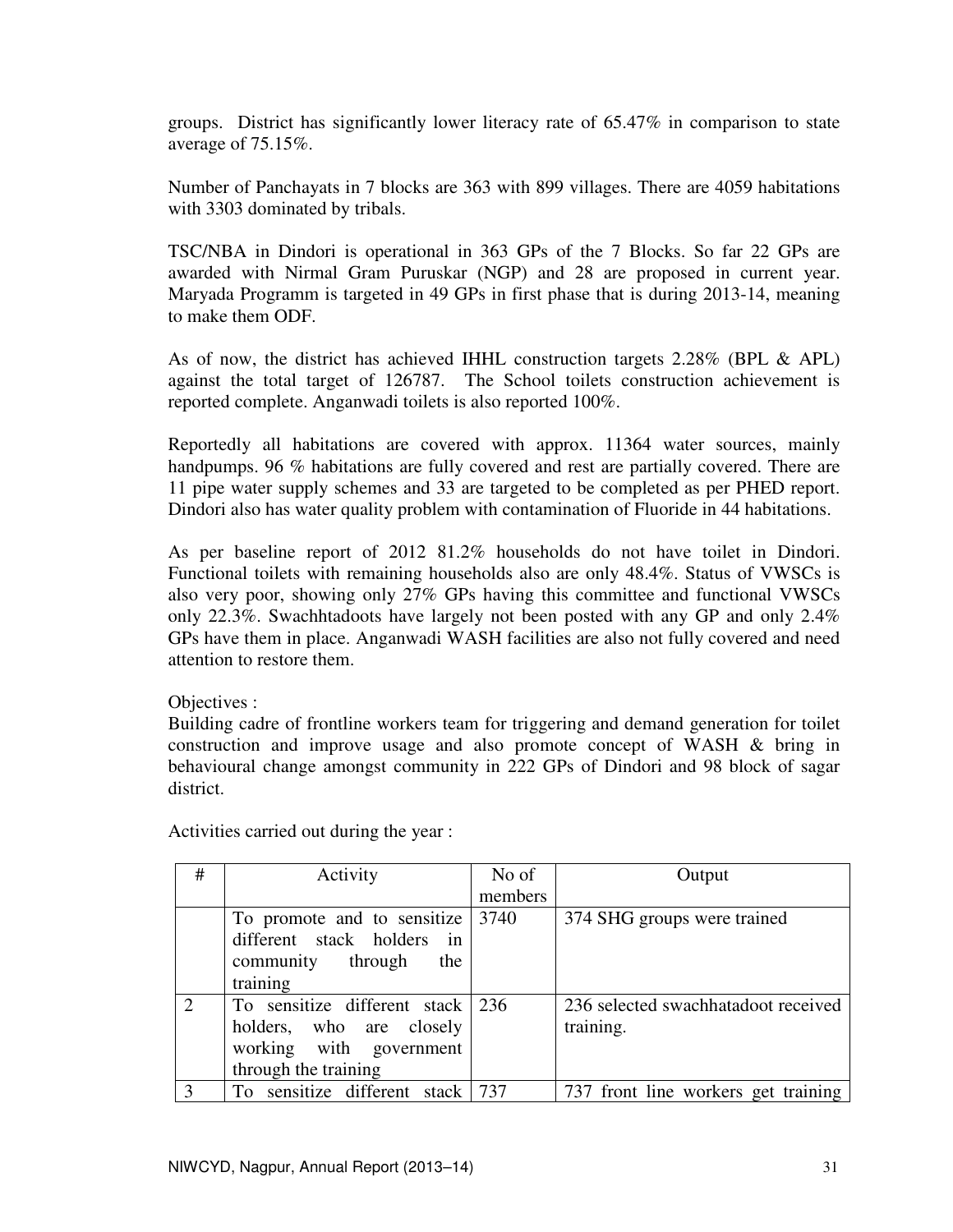|                | holders, who are closely<br>working to achieve health for<br>all through the training                                                                                                                                                                                               | and they are ready to spread<br>awareness about WASH issue<br>among the community. |
|----------------|-------------------------------------------------------------------------------------------------------------------------------------------------------------------------------------------------------------------------------------------------------------------------------------|------------------------------------------------------------------------------------|
| 6              | To sensitize different stack 127<br>holders, who are closely<br>working with government<br>through the training                                                                                                                                                                     | 127 PRI and VWHSC groups were<br>sensitize through the training                    |
| $\overline{7}$ | Training mason training To   411<br>ensure proper construction or<br>quality construction mason<br>should know about the proper<br>method of construction. As<br>well as to increase demand<br>generation there should be<br>availability of sufficient no of<br>mason is required. | Total 411 masons were trained in<br>this quarter                                   |

Impact of Interventions : Case Study of Medwani Block, Dindori

Under this MPWASH program, our NIWCYD team has found an impressive case study. A SHG group named *Tejaswani Naari Chetna Mahila Sangh* , was given training about Water Sanitation & Hygiene. Meanwhile, one of the main problems of water paucity came in discussion of this SHG group. Immediately, the ladies of this SGH group decided to construct a stop Dam on this Chatta Naala (a water Stream) of village Kharagwara, so that needy people can utilize this water to fulfill their daily needs. This decision was taken on  $22<sup>nd</sup>$  March on the occasion of *World Water Day* and implemented  $2<sup>nd</sup>$  week of April, 2014.



*SHG Meeting on World Water Day* 

A RCC dam has been constructed here by irrigation department but doors of iron plate were still opened because of that lot of water was being wasted here without any reason. SHG ladies with the help of other people kept that iron plate doors at the right place so that water can be avoided from being wasted. Today water level of Chatta Naala has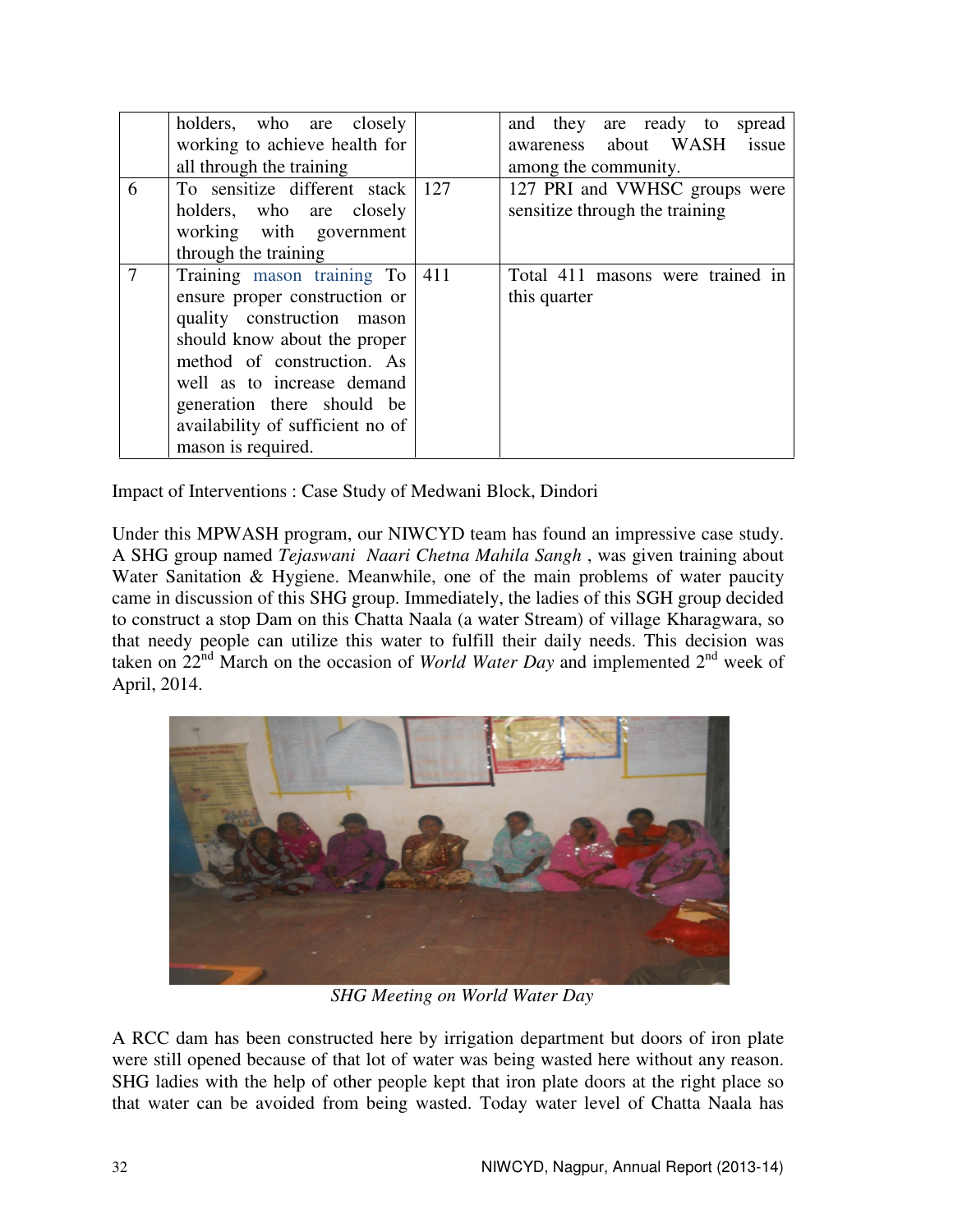become 7 to 8 feet & people are continuously utilizing that water in different anthropogenic activities. This is really appraisable case study of Medwani Block, as people are very happy after this activity.



*Showing people are utilizing the water after closing the doors of dam*

# **D) WOMEN**

# **D1) Tejaswini Rural Women Empowerment Programme, MP**

Date of Starting: 2008 Supporting Agency : Mahila Vitt Viksh Nigam Bhopal Madhya Pradesh Location of Project : Block / Mehadwani, Niwas and Bejadandi District Dindori and Mandla / State Madhya Pradesh Coverage : No. of Villages - 131 Population Coverage : No. of families - 7860

Situation Analysis :

The geographical characteristic of the state is one of the major factor by which some of the districts remains far behind in the broader discourses of development. Areas like Mandla & Dindori have the feature of Tribal dominance in its entire population. The traditional community largely depends upon forest and forest related ecosystem for their livelihood.

In the changing circumstances where urbanization as the part of market liberation and globalization has its impact on the living condition of rural and tribal villagers especially women those who contributes the share of their labour for the agriculture production and post-harvesting activities. In this situation, an integrated lookout on the income generation aspects of the rural women has to be considered as an important step towards enhancement of income for the village women.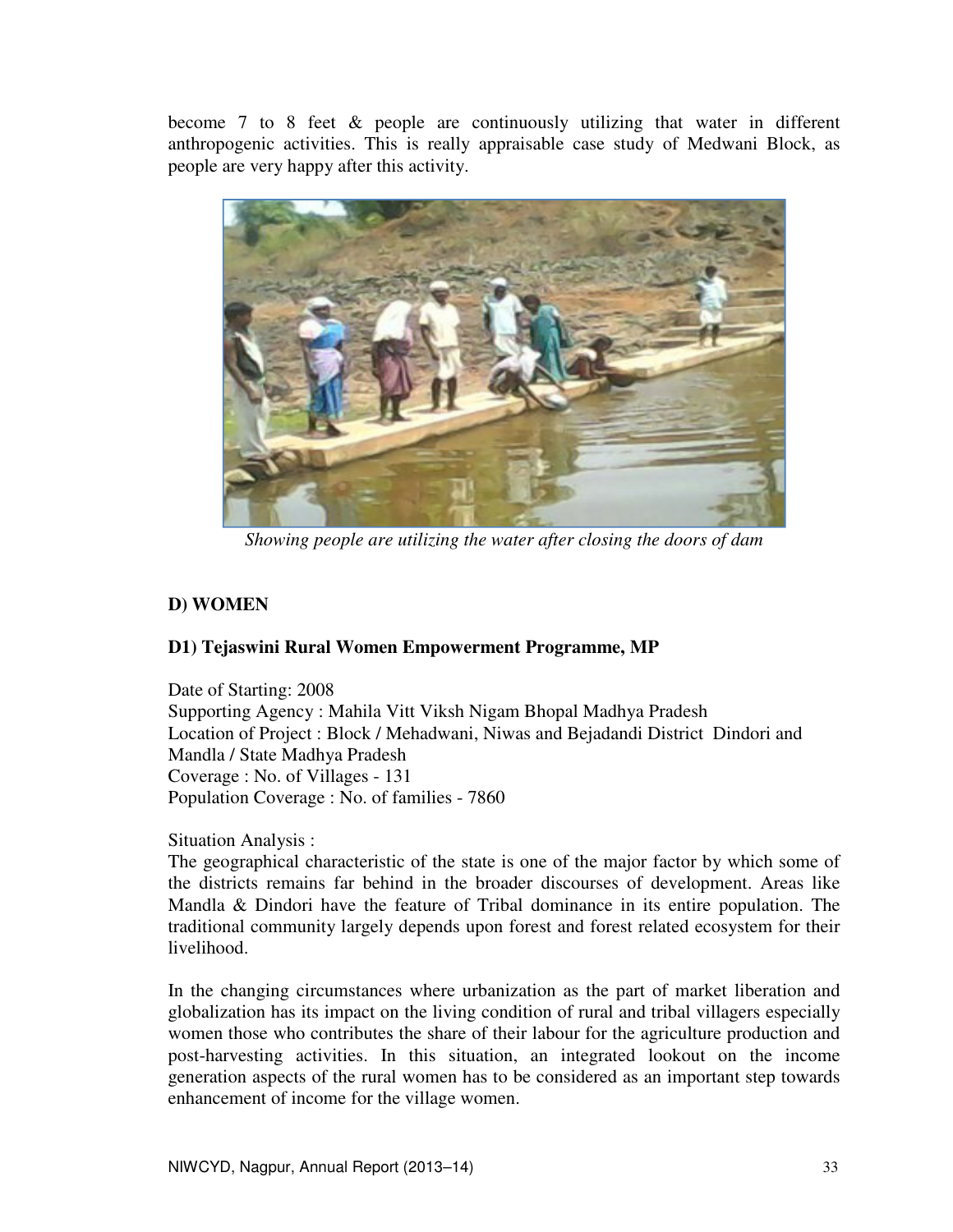Programme in brief: Tejaswini Rural Women Empowerment Programme has its broad vision to bring rural women members of the society those who contribute the major share of the population of the entire state at the same time living under persistent poverty and deprivation due various social, political and environmental reasons.

Objectives:

- 1) Social and Political Empowerment of Rural Poor women
- 2) Access of government services
- 3) Enhancement of Income in Targeted House Hold

| Activities carried out during the year (Apr 2012 to Mar 2013): |  |  |  |  |
|----------------------------------------------------------------|--|--|--|--|
|                                                                |  |  |  |  |

| #  | Activity                                           | Members                             | Output                                                                                                                                                                                                                                                                                                                                                                                                                                                              |  |
|----|----------------------------------------------------|-------------------------------------|---------------------------------------------------------------------------------------------------------------------------------------------------------------------------------------------------------------------------------------------------------------------------------------------------------------------------------------------------------------------------------------------------------------------------------------------------------------------|--|
|    |                                                    | involved                            |                                                                                                                                                                                                                                                                                                                                                                                                                                                                     |  |
| 1  | Group<br>formation                                 | 614 Groups                          | successfully conducting<br>their<br>Groups<br>are<br>monthly meetings regularly and saving there<br>resolute money on time. These members have<br>started their discussion on the social issues<br>related to their village and express it in front<br>the gram panchayat during gram shabha.                                                                                                                                                                       |  |
| 02 | <b>Bank</b><br>Account                             | 602 Groups                          | 138 groups have linked with Bank and opened<br>their account. Members have learned to handle<br>their bank account and manage their savings.<br>They are regularly visiting the bank and<br>depositing their groups saving monthly in their<br>respective accounts.<br>The groups have learned the technique of safe<br>keeping for money and on individual level the<br>members have learned communication with<br>bank and also enhanced their leadership skills. |  |
| 03 | <b>Bank</b><br>Linkage and<br>groups<br>grading.   | 483 groups have<br>received 69 Lakh | The organization has facilitated the process of<br>groups grading through SGSY and NRLM for<br>the BPL groups. And the groups have received<br>revolving fund from the bank. They have used it<br>for internal credit disbursement at the time of<br>need. This in turn developed the habit of<br>repayment amongst the group members. The<br>money received has been used for the group<br>livelihood activities.                                                  |  |
| 05 | Small scale<br>entrepreneurs<br>hip<br>development | 129 Women<br>members                | entrepreneurship development<br>During<br>the<br>training the women groups have learned many<br>different traits of entrepreneurship. They also<br>received training on trades related to animal<br>husbandry such as goat raring and poultry<br>farming.<br>The training also provided them information on<br>small businesses such as grocery shops. The                                                                                                          |  |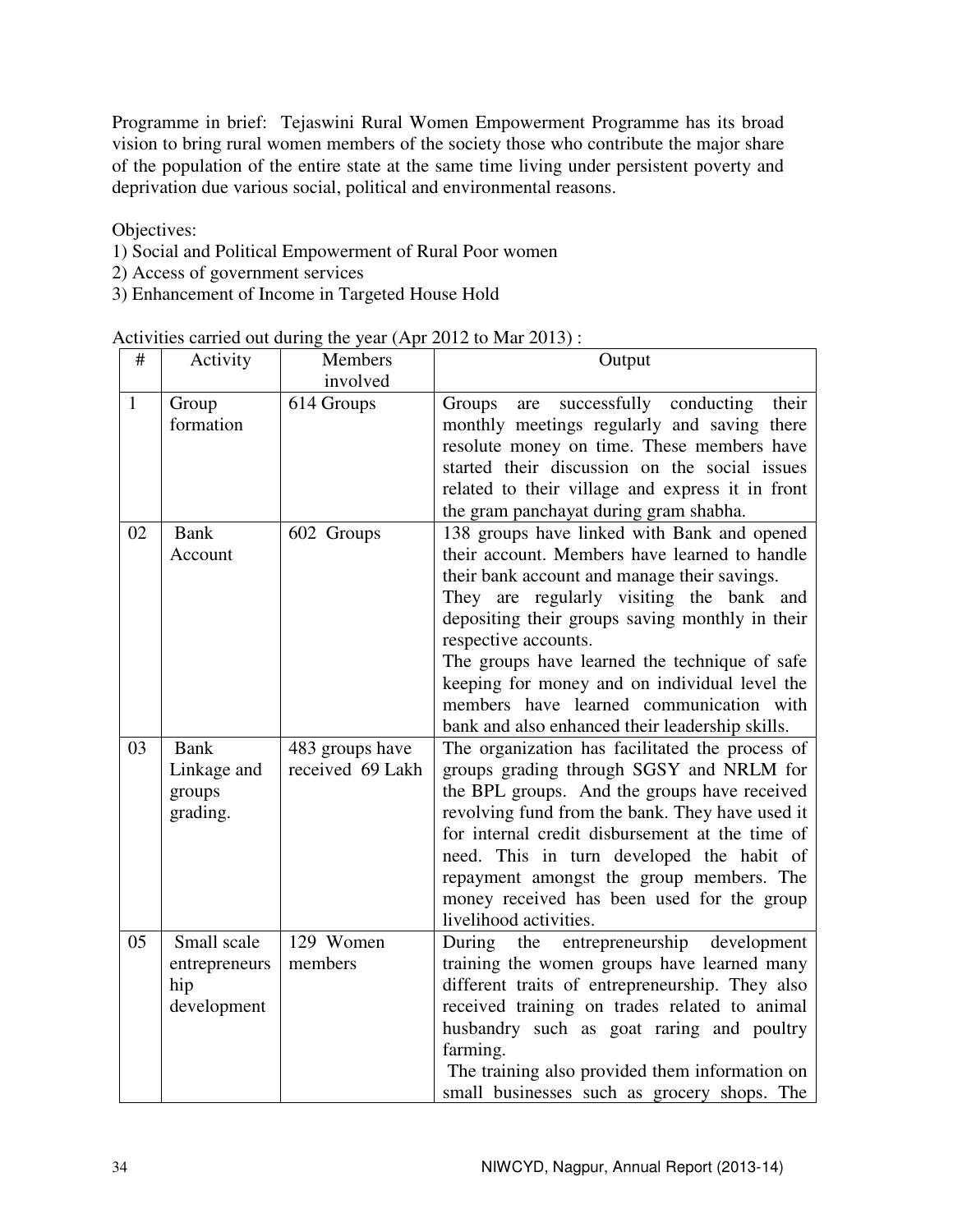|  | groups have also received training and non    |
|--|-----------------------------------------------|
|  | timber forest produce and its uses.           |
|  | All these trainings have developed an         |
|  | understanding of entrepreneurship amongst the |
|  | community women.                              |
|  | Due which many women have started their own   |
|  | livelihood activity and run their family      |
|  | expenses.                                     |
|  | Most of the women are earning Rs. 1500 to     |
|  | 3000 every month. They are repaying loan they |
|  | took from the group.                          |

Impact of Interventions :

The Tejaswini program is being implemented with the object of women empowerment. It aims to develop a positive environment by creating awareness amongst the SHGs. The information is disseminated about schemes for the SHG and strengthening of these groups.

These groups are will empowered to address the social aspect of society within their living sphere and to take advantage of the various government scheme and program of development.

- 600 groups formed as per the plan.
- 50 percent groups were linked with banks and operating successfully.
- 35 percent families accessed and availed government schemes.

# **D2) Tejaswini Rural Women Empowerment Programme, Maharashtra**

Year of Starting: 2010 – 2011

Supporting Agency: MAVIM & IFAD supported programme

Location of Project: 11 districts of Vidarbha Region of Maharashtra spread out 26 Talukas. The programme is running through 27 community managed resource centers (CMRCs) in the region which is the federation of rural women's grass root level institutions (SHGs).

| <b>Project Locations</b>            | 2 districts of Vidharbha Region, 2 Tehsils<br>(from 2010 June to 2011 January<br>and |  |  |
|-------------------------------------|--------------------------------------------------------------------------------------|--|--|
|                                     | continued with the extended 25 CMRCs by                                              |  |  |
|                                     | January 2011 onwards. Total 27 Tehsils                                               |  |  |
| Number of villages covered directly | 840                                                                                  |  |  |
| under the project                   |                                                                                      |  |  |
| Number of families under direct     | 51,504 families                                                                      |  |  |
| coverage                            |                                                                                      |  |  |
| Year of start of project            | 2010 June - Launched with 2 CMRCs                                                    |  |  |
|                                     | 2012-13 onwards extended the interventions in                                        |  |  |
|                                     | 27 CMRCs.                                                                            |  |  |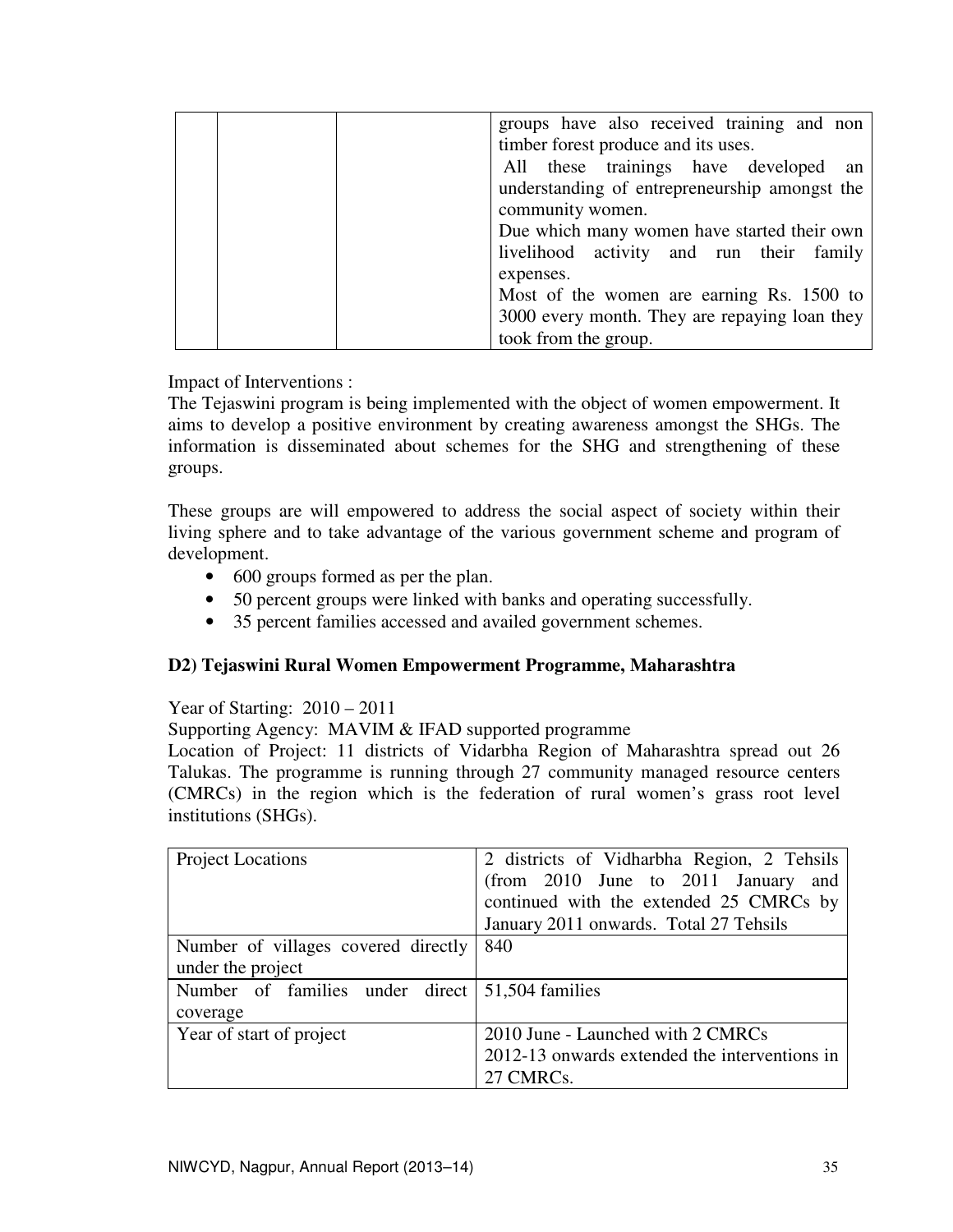Key Achievements during the year:

- 1. 4,292 SHGs were formed among 27 CMRCs.
- 2. 230 VLCs were formed. The strengthening process of VLCs undertaken.
- 3. Cumulative monthly savings amount of the SHGs by the end of the 2013 March was Rs 18,027,664/-
- 4. Internal lending was done in 1343 SHGs.
- 5. Bank linkages were done with 844 SHGs amounting to Rs. 146,317,421/-.

# **D3) Silai School Project, MP & CG**

Date of Starting : January 2012 Supporting Agency : USHA international Ltd Location of Project : Madhya Pradesh & Chhattisgarh Population Coverage : 220 women

Objectives:

The short term as well as long term objectives of the project is as under;

- To identify and train the rural women for building their capacities around stitching & machine repairing.
- To support and facilitate the Silai school for extension of its activities at village level.
- To discuss and orient the Silai school facilitator on women empowerment issues.

Activities carried out during the year:

| # | Name & brief description of  | Date & Location | <b>Beneficiaries</b> |
|---|------------------------------|-----------------|----------------------|
|   | the activity                 |                 | covered              |
|   | Silai School Trainings       |                 |                      |
|   | Silai School Training follow | Regular         | 220                  |
|   | up                           |                 |                      |

Major Outcomes:

- 220 Women entrepreneurs from rural & tribal pockets are linked with the Silai school program.
- 3259 women & girls linked with the silai school program.
- 12 women are trained and become as master trainers.

# **D4) Krishisamrudhi Programme (CAIM), Maharashtra CMRC**

Date of Starting: January 2012

Supporting Agency: Convergence of Agriculture in Maharashtra (CAIM), Amravati Location of Project: Buldhana and Akola districts, Maharashtra

The overall goal of the Krishisamrudhi programme is to contribute to the development of resilient production, sustainable and diversified households, on-farm and off-farm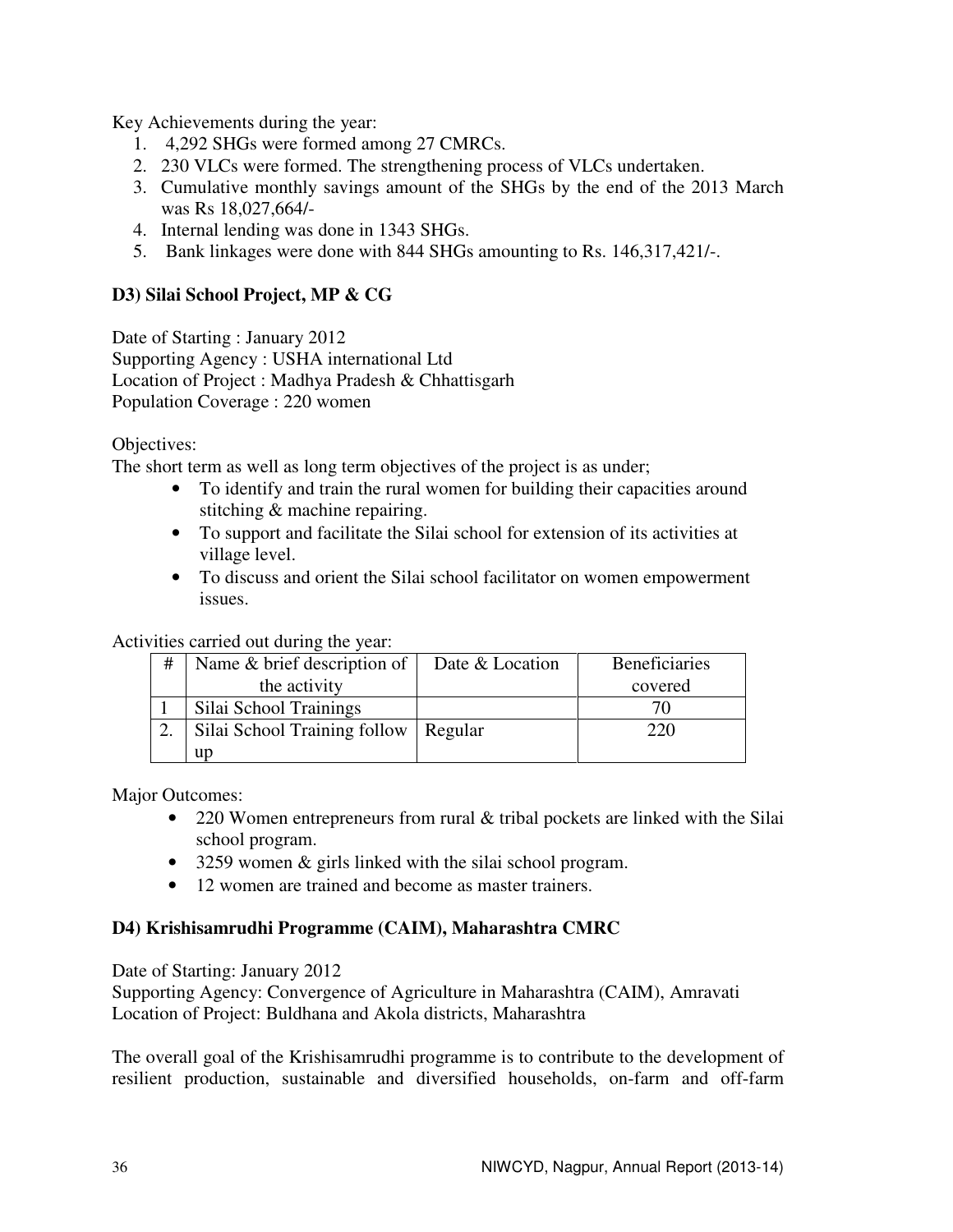livelihoods, allowing households to face production and market risks without falling back into poverty and distress.

The key programme purposes and objectives are ;

- 1. To improve household income from diversified farming and off farm activities
- 2. To render farming system resilient with the introduction of organic and low-input contract farming.
- 3. To facilitate the involvement of farmers groups in primary processing, quality enhancement and marketing.
- 4. To empower women through micro-finance and micro-enterprises.
- 5. To achieve convergence of government programmes and resources through ATMA.

Activities :

- Three staff level trainings held on bank linkages, financial literacy and formulation of federation
- Street play conducted in all villages of project area on gender sensitization and girl child education
- Book keeping training held for SHG members at village level. 200 members trained.
- Five trainings for SHG members for bank linkages. 250 members trained.

Achievements :

- 1040 women SHGs were strengthened in 8 CMRC
- Village Level Committee formed in 50 % villages of 8 CMRCs
- 30 % women SHG linked with bank
- 200 women members of SHG started different income generation activities viz. poultry, goatery, grocery shop, vegetable marketing, etc.
- 10,400 women mobilized through meetings for importance of SHG

# **D5) Campaign against Adverse Sex Ratio in MP**

Year of Starting: 2012 Supporting Agency: ACTIONAID Location of Project: BHOPAL, (M.P.) Coverage:

| Location |           | <b>Total Slums</b> | <b>Total Population</b> |      |       | Total ICDS centre |
|----------|-----------|--------------------|-------------------------|------|-------|-------------------|
| Ward     | Panchayat |                    |                         |      | Total |                   |
|          |           | 20                 | 10747                   | 2001 | 22748 | 26                |

Objectives & Strategies:

- To protect the girl children from gender based discrimination
- To empower society for addressing the issues of gender based selections.
- Empower the community based institution on women issues
- To aware the communities and facilitate implementation of PCPNDT act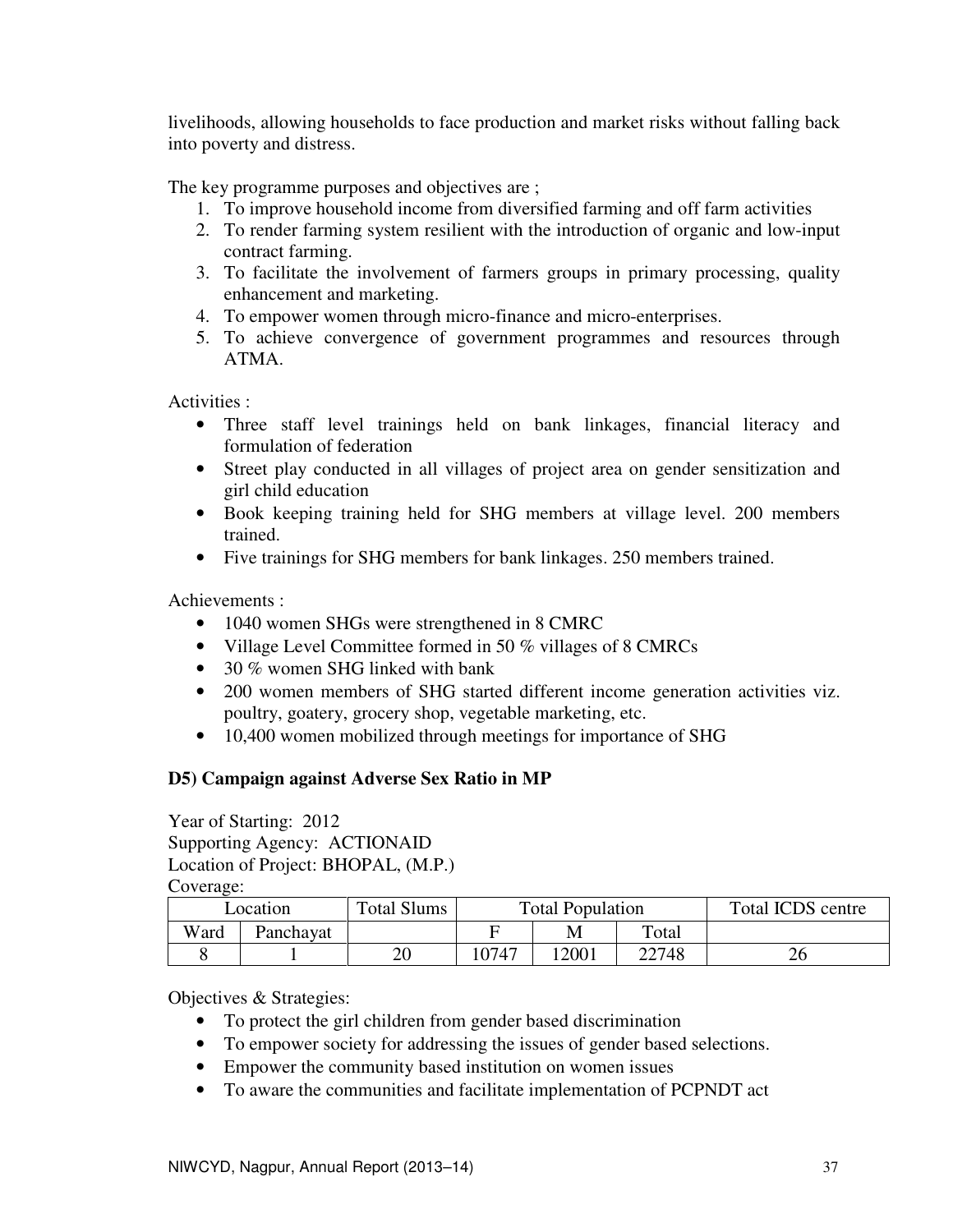• Establishing network of CBOs/Media/advocates

| #              | Name & brief description                | Date & Location        | <b>Beneficiaries</b> | Remarks   |
|----------------|-----------------------------------------|------------------------|----------------------|-----------|
|                | of the activity                         |                        | covered              |           |
|                | Community meetings                      |                        | 340                  | Total 275 |
|                |                                         |                        |                      | meetings  |
| 2              | Orientation<br>program<br><sub>on</sub> | 23 September 2013      | 36 Women             |           |
|                | women violence                          |                        |                      |           |
| 3              | Fortnight campaign on                   | 25<br><b>Nov</b><br>16 | 1500                 |           |
|                | women violence                          | December               |                      |           |
| $\overline{4}$ | Sensitization meetings                  | 17 and 20 July         | 340                  |           |
|                | with college youth                      | 08 September           |                      |           |
| 5              | Participation in carnival               | 21 to 30 October       | 1281                 |           |
|                | for women violence                      |                        |                      |           |

Major Activities carried out during the year:

Key Achievements during the year;

- Use of toll free number to register the complaints regarding women violence is used by the women and community members.
- 25 malnourished children are referred to NRC after the orientation of women in communities.
- Women have submitted the demands during the election campaign
- 65 critical cases are registered in ICDS centres with the help of field staff.

# **D6) Awareness and SHG Promotion in Dindori, MP - NABARD**

The financial literacy training programme completed as per planned activities in Sahadol district of MP. 30 women SHGs trained. 900 women covered. Bank accounts of all members opened.

# **OTHER ACTIVITIES**

#### **District Prospective Plan :**

Apart from above projects NIWCYD has prepared district prospective plan under BRGF for Nanded district in Maharashtra and Umaria and Balaghat districts in Madhya Pradesh with coordination of District Development Agency.

#### **Disaster Relief Program :**

Rehabilitation of flood affected families in Gattabagad village, Dharchula block, Pithoragadh district, Uttrakhand was carried out. Transit shelter was provided to 70 families. Health camps were held in five villages. 100 families were provided woolen blankets and kitchen utensils.

Photographic documentation of old and new house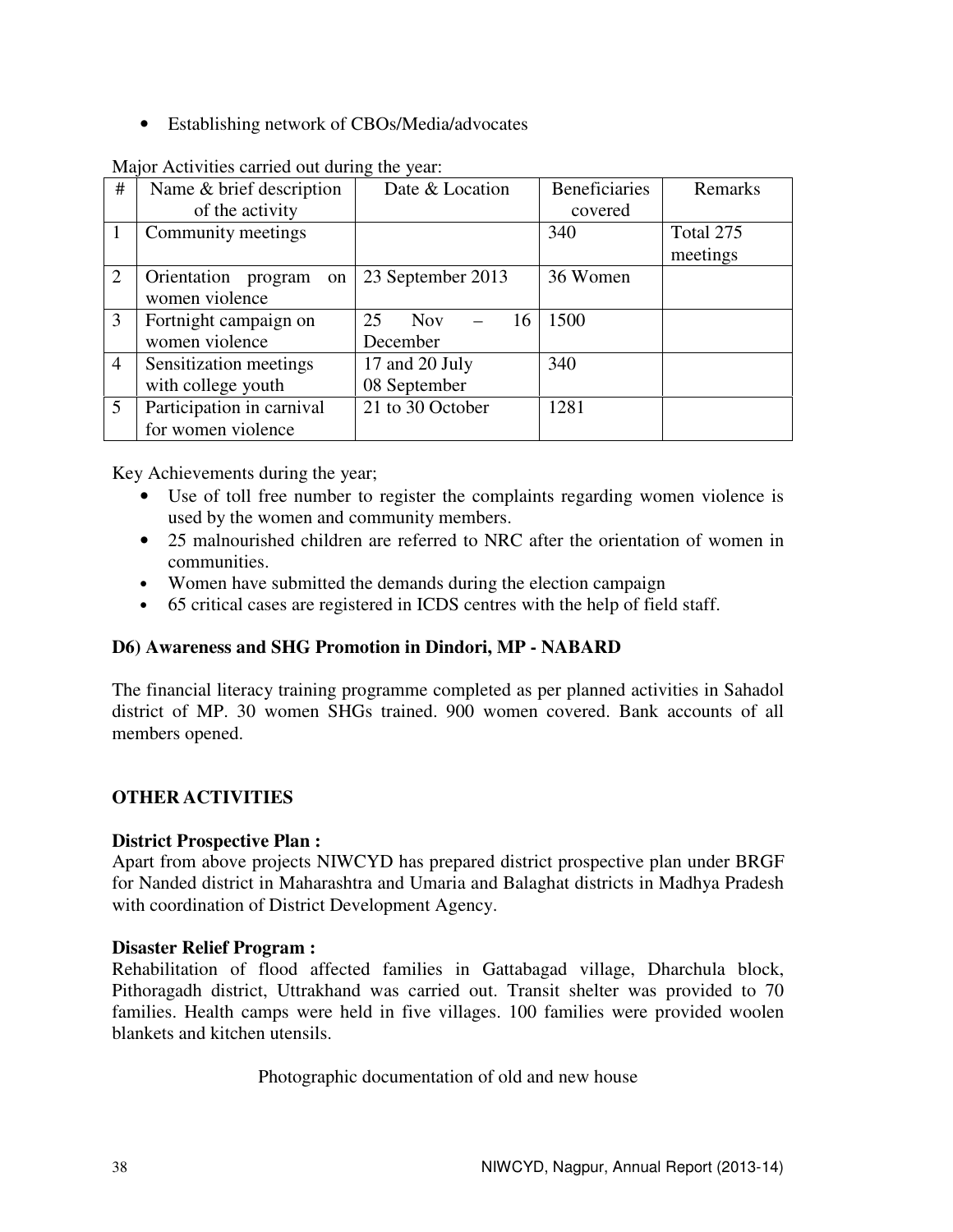Name of the home owner and beneficiary : Kamla Devi W/o Gopal Ram Village : Ghattabagar



*Before receiving assistance from Habitat and National Institute of Women, Child & Youth Development, Nagpur*



*After receiving assistance from Habitat and National Institute of Women, Child & Youth Development, Nagpur* 

# **Volunteer Service Program :**

The organization received volunteers with the support of Indo-German Cooperation (DIZ) from Germany. 04 volunteers arrived in the reporting period for the period of 09 months. The details of the volunteers are as under;

- Tim Noah Schmidt
- Paul Leyer Pritzkow
- Jonas Oppenheimer (Left volunteer program in February 2013)
- Jacob Zimmermann